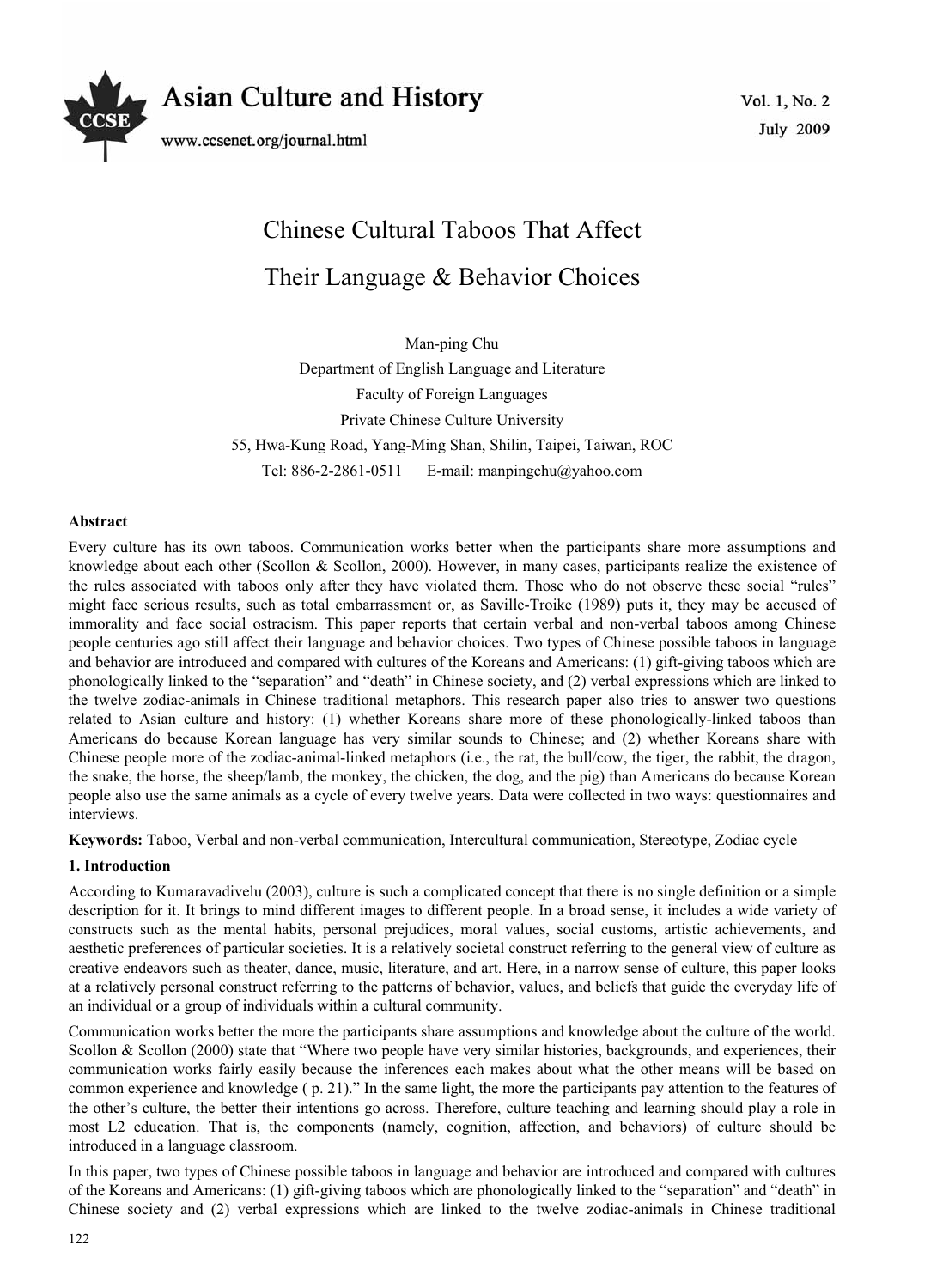metaphors. This research paper tries to answer two questions related to Asian culture and history: (1) whether Koreans share more of these phonologically-linked taboos than Americans do because Korean language has very similar sounds to Chinese; and (2) whether Koreans share with Chinese people more of the zodiac-animal-linked metaphors than Americans do because Korean people also use the same animals as a cycle of every twelve years. Data were collected in two ways: questionnaires and interviews.

#### **2. Literature Review**

According to a review by H. H. Stern (1992), culture teaching and learning has generally included a cognitive component, an affective component, and a behavioral component. The cognitive component relates to various forms of knowledge—geographical knowledge, knowledge about the contributions of the target culture to world civilization, and knowledge about differences in the way of life as well as an understanding of values and attitudes in the L2 community. The affective component relates to L2 learners' curiosity about and empathy for the target culture. The behavioral component relates to learners' ability to interpret culturally relevant behavior, and to conduct themselves in culturally appropriate ways.

Bonny Norton (2000), a Canadian scholar, posits that cultural identity is likely to diverge based not only on learners' national and linguistic background but also on their ethnic heritage, religious beliefs, class, age, gender, and sexual orientation. Given such a perspective, raising cultural consciousness becomes an issue not only in ESL classes where students from different nationalities come together to learn a common second language, but also in EFL classes where students may share the same national and linguistic background (Kumaravadivelu, 2003). Also, Claire Kramsch (2001), a professor of German and Foreign Language Department of UC Berkeley, states that if speakers of different language do not understand one another, it is not because their language cannot be mutually translated into one another. It is because they don't share the same way of viewing and interpreting events; and they don't agree on the meaning and the value of the concepts underlying the words. In short, they don't cut up reality or categorize experience in the same manner. Understanding across languages does not depend on structural equivalences but on common conceptual system, born from the larger context of our experience. Thus, appropriate communication requires not only the sociolinguistic knowledge of the host or shared language but also knowledge of the cultural rules to contribute to the content and the process of meaningful social interaction.

People with different culture make more mistakes in drawing inferences about what the other means than people from same culture. In big cities like New York, Paris, Vancouver, Shanghai, Taipei, etc., intercultural communication and stereotyping can occur in each unique setting. In order to show certain good will or avoid misunderstanding with people of different cultures, most participants would tend to adjust their language and behavior in expressing attitudes toward others. Knowledge of prominent features of the other's culture like non-verbal and verbal taboos**,** seldom discussed in language textbooks or in classrooms as part of cultural instruction, is probably essential to successful communicative interaction (Shen, 1993).

#### *2.1 What is a Taboo?*

Captain James Cook, a British navigator and explorer, not only made many territorial discoveries in the islands of the South Pacific Ocean (cf. a lesson plan "It's bad luck", 2004, August 13). He also made a linguistic discovery: the term *taboo*. Captain Cook recorded this word in his journal of 1777 while he was in the Friendly Islands (now Tonga). The word *taboo*, which we have borrowed, comes from the Tongan *tabu.* The Tongans used *tabu* as an adjective that refers to persons or things "under prohibition, forbidden or set apart." Captain Cook, however, made it into a noun referring to the prohibition itself and a verb meaning "to make someone or something taboo."

In early contexts it was primarily used to evoke a breach of good manners. Today the word evokes either attitudes that are outdated and irrational or topics that were deemed unmentionable in the past but are now being openly discussed (Thody, 1997). To most people, it refers to "forbidden" or "to be avoided" behaviors, both verbal and non-verbal. A taboo is also an expression of disapproved behaviors in a society.

Taboos are established because people believe that such inappropriateness will bring harmful consequences to them either because this non-verbal or verbal behavior violates a code based on supernatural beliefs or it violates the moral code of the society (Wardhaugh, 1992). Once taboos are formed in a country, references to them become taboo, too (Shen, 1993). We may find that taboos occur in all kinds of environments, from ancient to modern society, and at all levels of civilization. Members of each community are psychologically and physically trained and shaped by the community to observe the "rules" closely. For example, Westerners wear black for a funeral and white for a wedding. But in the ancient Chinese weddings, a white dress was not allowed to be worn because white was for a funeral. Therefore, all individuals involved had to wear black formal costumes. Later, the color changed to red. Now under Western influence, white is the customary formal color for brides and sometimes for bridegrooms, too (Shen, 1993).

Such prohibition can be completely arbitrary with no rational explanation to back it up or it can be directly based upon commonly accepted principles. The authority behind this prohibition is often attributed to supernatural power and in the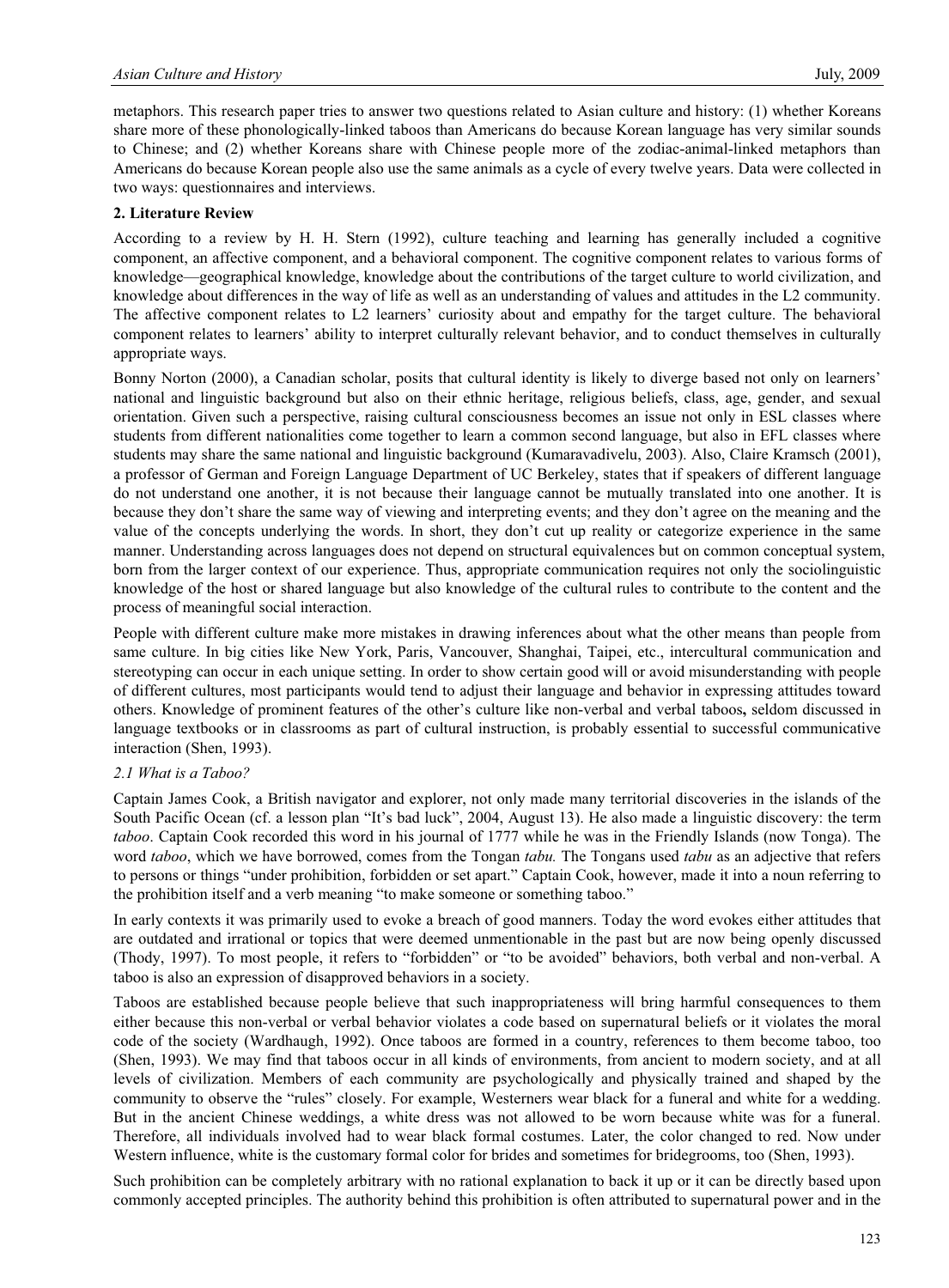danger inherent in the behavior itself. Thus, violating a taboo can bring bad luck and misfortune to us and our families. There are many areas of life that have taboos: food, speech, actions, numbers, colors, gifts and holidays are just a few. What may be taboo in one culture could be acceptable in another. Many cultures have food taboos. For example, the majority of Westerners abhor the idea of eating horses, dogs, or insects, whereas some Cantonese in China used to have dog meat in the winter. Some foods are prohibited for religious reasons and because they are considered "dirty," "unnatural" or "unhealthy." For example, Moslems will not eat pork; Hindus will not consume beef.

The reason people give for their taboos are as varied as the prohibited foods. They may cause sickness or skin disease and their consumption may be offensive to supernatural beings in various ways. Although the Chinese people have no taboo on food, they have taboos on some actions related to food. For instance, it is taboo to cut a pear among friends and relatives as the words for "cutting pear" in Chinese have the same sound as being separated. Also, one must never let two chopsticks stand in a bowl of rice, since such action looks just like standing incense sticks up in sand, which is done only as an offering to a dead person.

There are also many taboos associated with gift giving. A clock is a very nice gift in some cultures, but the Chinese have a prohibition against giving clocks as gifts, because the word clock in Mandarin has a similar sound as death. When giving gifts to a friend or associate from another culture, it's a good idea to find out if there are any gifts to avoid so you don't violate a taboo.

Most modern people would dismiss these taboos as "old superstitions." Yet, these prohibitions persist because people keep passing their beliefs on to their children and grandchildren. Perhaps, the reason why taboos continue to persist is that most people are basically afraid of bad luck and bad omens. Thus, whether one believes in any taboo or not, it might be best to avoid any proscribed person, thing, or event that can bring bad luck and unhappiness to one's life.

#### *2.2 Non-Verbal and Verbal Taboos*

#### 2.2.1 Non-Verbal Taboos

Some non-verbal taboos may seem funny, but severe punishment might have come to those who failed to observe the rules in an earlier time and today as well. Accidents may also result from taboo non-verbal cues (e.g., an inappropriate gesture). For example, in 1988, in Los Angeles, an entertainer from Thailand was reported to have been convicted of the murder of a young Laotian. The entertainer was singing in an after-hours Thai cabaret when the Laotian, a patron, put his foot on a chair with the sole directed at the entertainer. When the cabaret closed, the entertainer followed the man and shot him. The reason was that among Southeast Asians, showing or directing the sole of the shoe to another person is considered a grievous insult (Axtell, 1991).

An incident also took place in Hong Kong a few years ago because of a hand signal miscommunication. A television station there took an annual picture of all the contracted entertainers before the Chinese New Year. As a joke, famous Kung-fu actor who held his fist with his middle finger stuck out on top of the head of an actress who stood in front of him. When his photo appeared in the newspapers, the station received dozens of calls from Westerners living in Hong Kong complaining about the indecent gesture. To them, when the middle finger is used, there is only one interpretation – indecency. When he applied this gesture, according to his explanation, he meant to suggest that his friend had grown horns on her head for fun. The actor refused to apologize because his gesture was not intended to be an insult as the gesture is not considered indecent in Chinese society.

As for gift-giving taboos, we need to keep in mind that in Muslim countries gifts should be presented with the right hand only because the left is considered unclean. While a bottle of wine would be a welcome gift in many countries, such a gift should be avoided in Muslim countries, which have strict religious prohibitions against alcohol. If we are invited to someone's home, flowers for the host are usually appreciated the world over. However, in much of Europe and China, chrysanthemums are associated with funerals, and red flowers have a strong romantic connotation. These should be avoided.

Several times, when my Korean informant, Ms. Park, talked about classic words or terms used in Korean, I could figure out the exact Chinese counterparts merely from her pronunciation. This is not surprising because the cultural influences of China upon Korea over the centuries have left an indelible mark upon both the written and spoken Korean language. It is possible to trace many aspects of Korean language and culture back to ancient China. But not long ago, when Ms. Park gave me a fan as a gift, I was a little shocked.

To many Chinese people, a fan is a forbidden present because it has the identical sound as "separation." If a person gives a fan to his or her friend, their friendship will stop or diminish from that time. Therefore, it has become a phonologically linked taboo to give friends a fan in Chinese society. Whether or not do Korean people have similar phonologically-linked taboos as the Chinese do? The first part of the questionnaire elicits data to see if there are any similarities between Chinese and Korean people on this point because of the similar language sounds.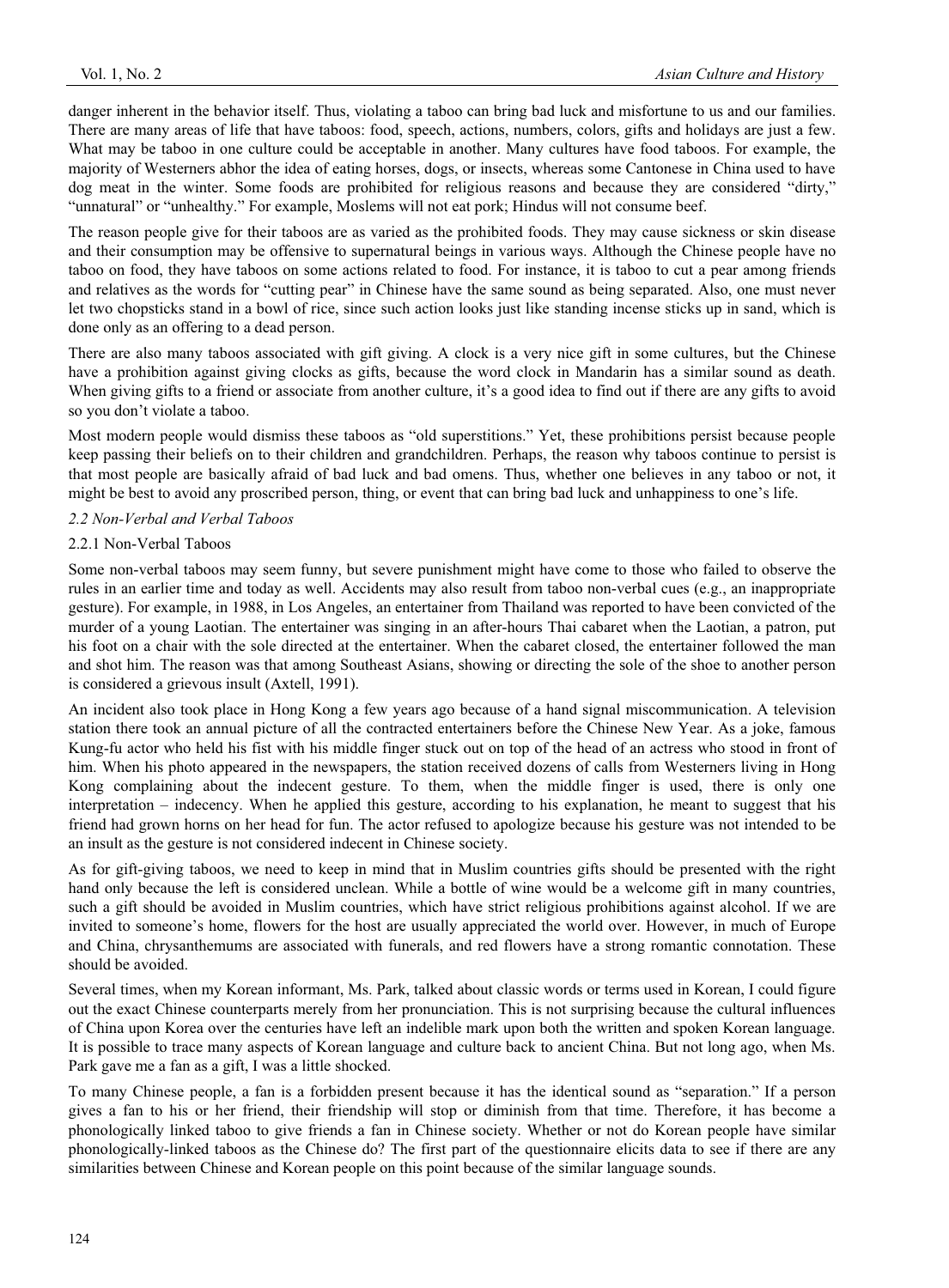# 2.2.2 Verbal taboos

In every language there seem to be certain "unmentionables" – words of such strong affective connotation that they cannot be used in polite discourse. Two verbal taboos are probably universal. The first of these are words that deal with excretion and sex. For example, when a woman needs to go to the toilet because "nature calls," she will ask people where the "rest room" or "powder room" is, although she has no intention of resting or putting powder on her face. Second, in both Western and Asian cultures the fear of death carries over into fear of the words having to do with death. Many people, therefore, substitute words, such as "died" or "death" with expressions such as "passed away," "went to his reward", or "departed" (Hayakawa, 1982).

People generally like to hear words that bless one's good health and long life or metaphors that generate positive descriptions of one's personality and appearance. However, because of different cultural backgrounds, an expression in one country can cause a quite different effect in another. For example, Chinese people would feel horrified or upset if they were told before a performance to "break a leg," an English expression used to wish one good luck.

In this paper, Chinese animal-linked taboos are compared with those of Korea because both countries have the same twelve animals (i.e., the rat, the ox, the tiger, the rabbit, the dragon, the snake, the horse, the sheep, the monkey, the chicken, the dog, and the pig) as part of the zodiac cycle representing a unit of time. At the same time, these verbal animal-linked metaphors are also compared with the verbal expressions of American to see if there are any significant differences.

## 2.2.3 Hypotheses

As mentioned, many Chinese people are relatively superstitious to the extent that they will avoid doing anything that they believe can bring bad luck. Chinese non-verbal phonologically linked taboos are products of ancient days. They were generated from an identical sound or groups of sounds which represent evil objects, death, disasters, and other negative occurrences (Shen, 1993). Since a large portion of Korean vocabulary comes from Chinese culture, especially Confucian classics, my first hypothesis is that Korean people have most of the phonologically linked taboos Chinese people do.

A special zodiac cycle, consisting of the twelve animals (i.e., the rat, the bull/cow, the tiger, the rabbit, the dragon, the snake, the horse, the sheep/lamb, the monkey, the chicken, the dog, and the pig), has been shared by both Chinese and Korean people for hundreds of years. One animal represents one year, and twelve years is a complete cycle. In ancient Chinese culture, most of these animals were good symbols. They were quite welcomed and respected. Nevertheless, in modern Chinese culture negative connotations are given to some of the animals. It means some of the animals have become verbal taboos in describing a person's character or appearance.

Koreans, being so historically and geographically related to the Chinese, probably at some time in the past associated the same meanings to the twelve animals as Chinese people did. Furthermore, it seems likely that meanings would have evolved over the years as they have for the Chinese, but not necessarily in the same direction. The second part of the questionnaire is designed to examine if Chinese and Korean people still come to a consensus on which animal-linked vocabulary words are forbidden and which are acceptable to use in reference to a friend. Regarding verbal taboos, my second hypothesis is that Chinese and Koreans will share more animal-linked taboos than either shares with Americans.

## **3. Methods**

## *3.1 Respondents*

The sample for this study consisted of thirty people from different countries. Ethnicity was determined through questionnaires in which respondents provided their own label for their background. In all, there were ten Chinese people (seven from Taiwan, one from Mainland China, one from Hong Kong, and one from the US), ten Koreans (all from South Korea), and sixteen Americans (six Mexican-Americans, three German-Americans, one Italian-American, one African-American, and five Anglo-Americans). Among the ten Chinese people, aged from 25 – 38, were two males and eight females. Among the ten Koreans, aged from 28 - 40, were six males and four females. Among the sixteen Americans, aged from  $20 - 58$ , were eight males and eight females.

## *3.2 Data collection*

Data were collected in two ways: informal interviews and the questionnaire. The questionnaire was culturally determined. To focus on the characteristics of Chinese taboos, questions basically fell into two categories: (1) non-verbal phonologically linked examples of inappropriate usage, such as homonyms or expressions forbidden to certain groups within Chinese culture, and (2) verbal animal-linked metaphors and inappropriate language choices from the Chinese and Korean zodiac.

In the questionnaire, Questions one through six are non-verbal phonologically-linked taboos that Chinese people have been aware of for hundreds of years. In Questions seven through nineteen are designed to elicit what animal-linked vocabulary words would be verbal taboos among the Chinese, Korean, and American peoples (See Appendix A).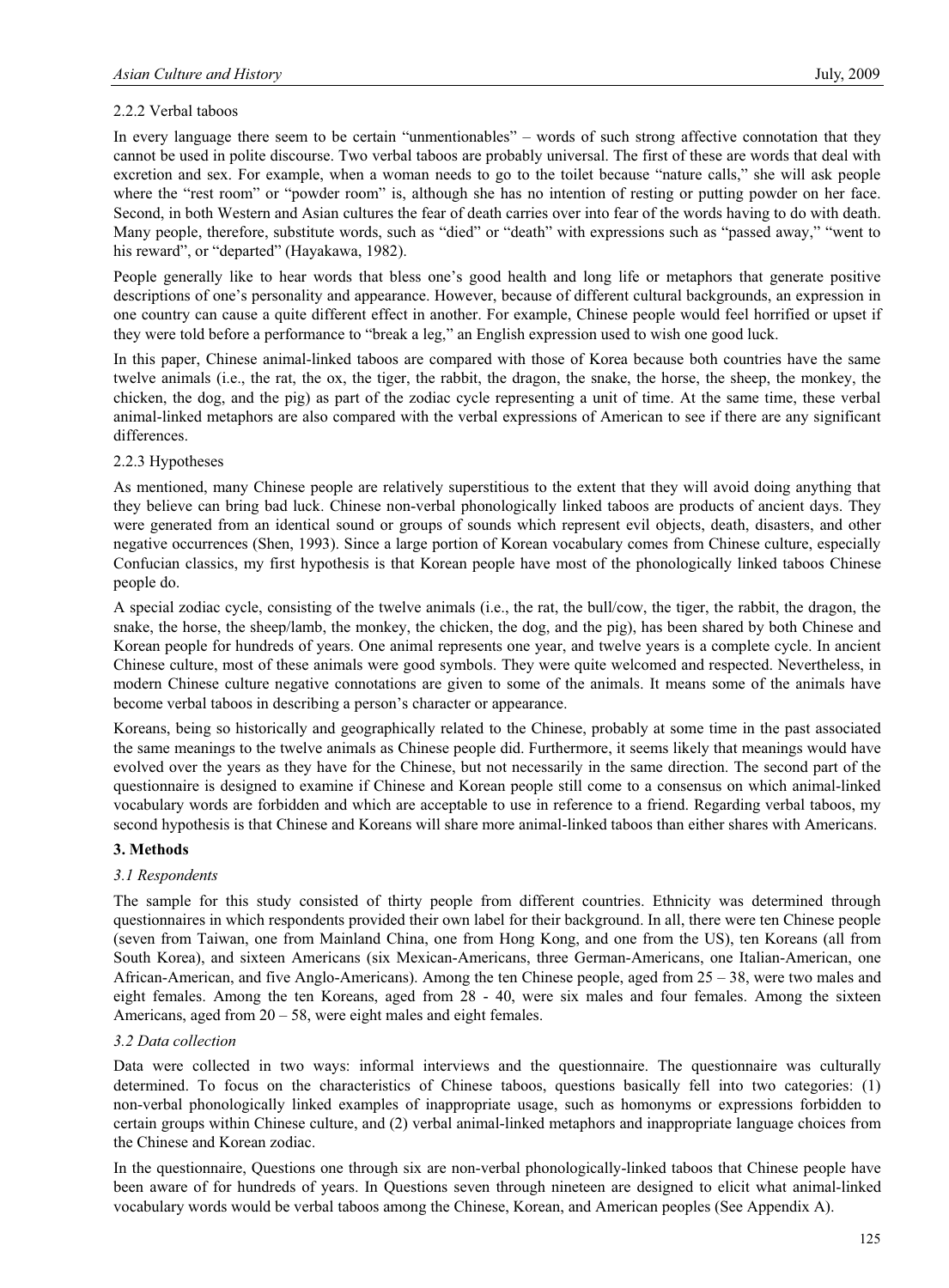## **4. Results and Discussion**

## *4.1 Non-verbal phonologically-linked taboos*

Because Chinese people yearn to reach or be close to a state of "being blessed" and to stay away from "evil" or "bad luck" as much as possible, they create taboo situations. The phonological parts of taboos mentioned in the first six questions in the Questionnaire are examples of evil-related things: death and separation; thus, they became representative of the Chinese taboo system.

4.1.1 Sounds related to "separation"

**(1) Chinese**: The fan (*shan*) and the umbrella (*san*) have very similar sounds to the word "*san*", which means "separation" or "scattered."

**Korean**: The fan (*son*) and the umbrella (*san*) do not sound similar to the word "*zhok*", which also means "separation" or "scattered."

Therefore, the Chinese and Koreans did not share this taboo.

# **Insert Question 1 about here**

# **Insert Question 2 about here**

The Chinese sound *san* means "to break up, to dismiss, and to dissolve." It is a "forbidden" word among Chinese performers because their professional survival depends on a continuous succession of contracts; therefore, for them, the very notion of "breaking up" infers the destruction of their career. This tradition is carried to the extent of preventing a performer not only from voicing this particular word, but even from mentioning any term that includes the similar or identical sounds, such as "*shan*" which means fan, or "*san*" which means umbrella. Therefore, 60% of the Chinese respondents disagreed or disagreed strongly about giving a friend a fan or an umbrella as a gift. The others 40% or less had no objection to such a gift. The reason was that a beautifully painted fan can decorate the wall and an umbrella is very useful in our daily life. It is also interesting to note that, in ancient China, a fan could be given as a parting present in the hope that the traveler could use it to keep himself cool. So opinions varied here.

One hundred percent of Koreans agreed or agreed strongly to the first two questions. To Korean people, a fan (*son*) or an umbrella (*san*) is traditionally regarded as a common gift, and neither of them has similar sound to "separation" (*zhok*) as the Chinese words do, so there is no negative meaning to them.

To Americans, they would give their friend a fan as a souvenir type gift or an umbrella as a practical gift if she or he needs one. More than 8o% Americans agreed or agreed strongly to the first two questions. Those who disagreed said a fan or umbrella was not a gift they would like.

**(2) Chinese**: "Cutting a pear in two halves" (*feng li*) can be another forbidden action among Chinese because it sounds exactly like *feng li*, which means "separation".

**Korean**: "Cutting a pear in two halves" (*bun yi*) does not sound like (*bul li*), which means "separation".

Therefore, the Chinese and Koreans did not share this taboo.

# **Insert Question 6 about here**

In one Chinese opera, a fruit merchant claims that his pears will make a marriage happy. But lovers should never cut up or divide pears since the word for "pear" (*li*) is phonologically identical with the word for "separation" (*li*). For the same reasons, relatives or friends will avoid dividing pears among themselves. Therefore, 50% of the Chinese respondents disagreed or disagreed strongly with doing this action. In Korea, since "cutting a pear in two halves" (*bun yi*) does not sound like (*bul li*) which means "separation", 100% of the Koreans agreed or agreed strongly. They and the American respondents thought there was no problem with this action and that it would be seen as a gesture of friendship and generosity. Sharing is considered a good thing as it shows that one cares for another. Cutting a pear is the same as cutting any other fruit.

4.1.2 Sounds related to "death"

**(1) Chinese**: The term "giving a clock" (*song zhong*) is pronounced the same as *song zhong*, which is related to "death".

**Korean**: "giving a clock" (*song zhong*) sounds differently from the term *song young*, which is related to "death".

Therefore, the Chinese and Koreans did not share this taboo.

## **Insert Question 3 about here**

The Chinese sound for clock is zhong. For most Chinese, one should never give it as a present because the pronunciation of "giving a clock" (*song zhong*) to a person is the same as *song zhong*, which means to bid farewell to a dying person on his or her deathbed. That is why 70% of the Chinese respondents disagreed or disagreed strongly with giving a friend a clock as a gift. The ones who agreed said they would only give it to a person their age.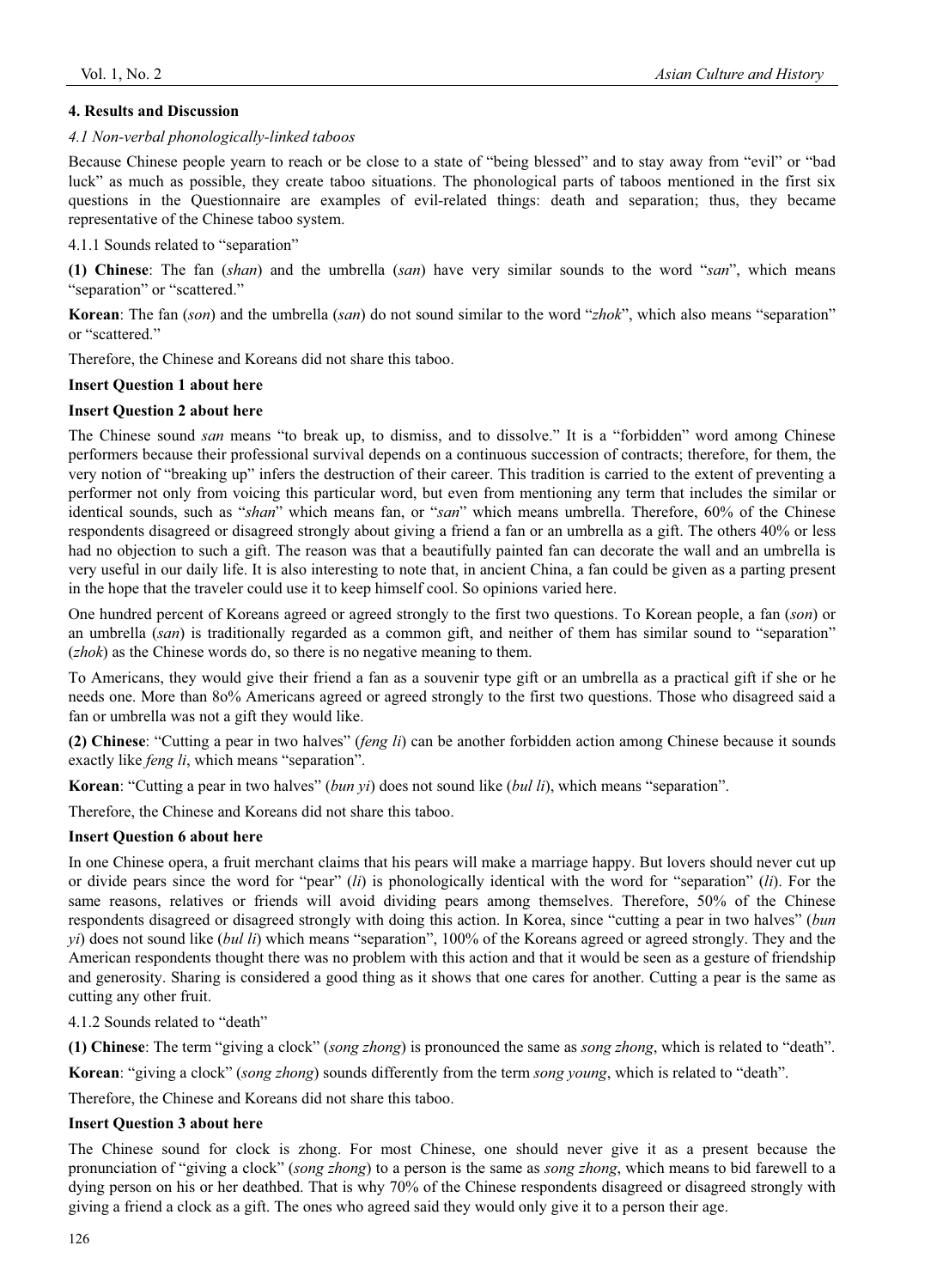One hundred percent of Koreans and Americans all agreed or agreed strongly with giving a clock to a friend. To Korean people, a clock is a traditional and popular gift for a friend when he or she starts a business. The Korean sound for "giving a clock" is "*song zhong,*" and the sound for "biding farewell to a dying person on his or her deathbed" is "*song young*." They sound quite different.

To Americans, clocks or watches make lovely gifts and they are long lasting. Certain brands and styles would be more acceptable. One American responded that the fancier, the more appropriate. And one even said, "Can never have too many."

**(2) Chinese**: The number 4 (*si*) and "*si,*" which means "death," are pronounced the same.

**Korean**: The number 4 (*sa*) and "*sa,*" which means "death," are pronounced the same.

Therefore, the Chinese and Koreans **do share** this taboo but Americans do not.

#### **Insert Question 5 about here**

The number "4*"* is considered a word associated with "death" to 80% of the Chinese and 90% of the Korean respondents as it has the same sound as "*si*" or "*sa*" for "death." In most elevators or in hospitals, Chinese and Koreans would avoid using "4" to get rid of this bad connotation.

To Americans, the number 4 is perfectly all right to use in an elevator or hospital; therefore, 100% of the respondents agreed. Only the number "13" is considered bad luck in American culture. Therefore, a Chinese or Korean patient would react far more strongly to being assigned to a room or a floor in a hospital with the number four than would an American patient assigned to a "Room 13" or "floor 13." This is the only phonologically-linked taboo that I found shared by the Chinese and Koreans.

4.1.3 Sounds related to "disaster" or "accident"

**(3) Chinese**: "Turning over (*fan*) a fish" can be a forbidden action on a boat to avoid the disastrous outcome of a ship being overturned (*fan*) in the ocean.

**Korean**: "Turning over (*zhokban*) a fish" is not a forbidden action on a boat to avoid bad luck.

Therefore, the Chinese and Koreans did not share this taboo.

#### **Insert Question 4 about here**

Fifty percent of the Chinese respondents disagreed or disagreed strongly with doing it. In Southern China, seamen's families generally avoid voicing "*fan*" (a Chinese sound for "turn over"). They associate the disastrous outcome of a ship being overturned in the ocean with the action word for the concept. If fearing what one says might bring the unwanted consequence into reality, the taboo situation is established. To these families, it is also a taboo behavior to turn fish topside down after one finishes the meat on that side. They envision the fish as the ship that carries their loved ones, so turning the fish over on the dish would symbolize that the ship has capsized in the ocean.

Ninety percent of the Koreans agreed with the action because they thought it would be a way to finish a fish neatly or to see if there is more to eat. They do not associate the sound for "turn over" with the disastrous outcome of a ship being overturned in the ocean through the action word for that concept.

More than seventy percent of the Americans agreed because they thought it makes sense and would probably be easier that way, especially if the fish has a lot of bones in the middle. The rest who disagreed (less than 30%) did not understand why they wound need to turn the fish over if the bones had been removed before they bought the fish in an American supermarket.

#### *4.2 Verbal animal-linked taboos*

As mentioned above, Chinese and Koreans have the same twelve animals in the zodiac cycle to represent a unit of time. They are used to convey positive values in both cultures. Since Asian people have become more and more westernized in the last thirty years, some animal-linked vocabulary words in modern Chinese society have different connotations from what they did in old Chinese culture. These animals were also compared among the Chinese, Koreans and American respondents to find if there are significant differences between the East and the West. Which are verbal taboos and which are not? Data were collected in two ways: the questionnaire and interviews.

#### **(1) The rat**

The rat is the first creature in the old Chinese zodiac. It was associated with money. When people hear a rat scrabbling around for food at night, it is said to be "counting money". The term "money-rat" is a disparaging way of referring to a miser. In some old legends, rats can turn into demons–male demons usually, in contrast with the fox that turns into a female demon.

#### **Insert Question 7 about here**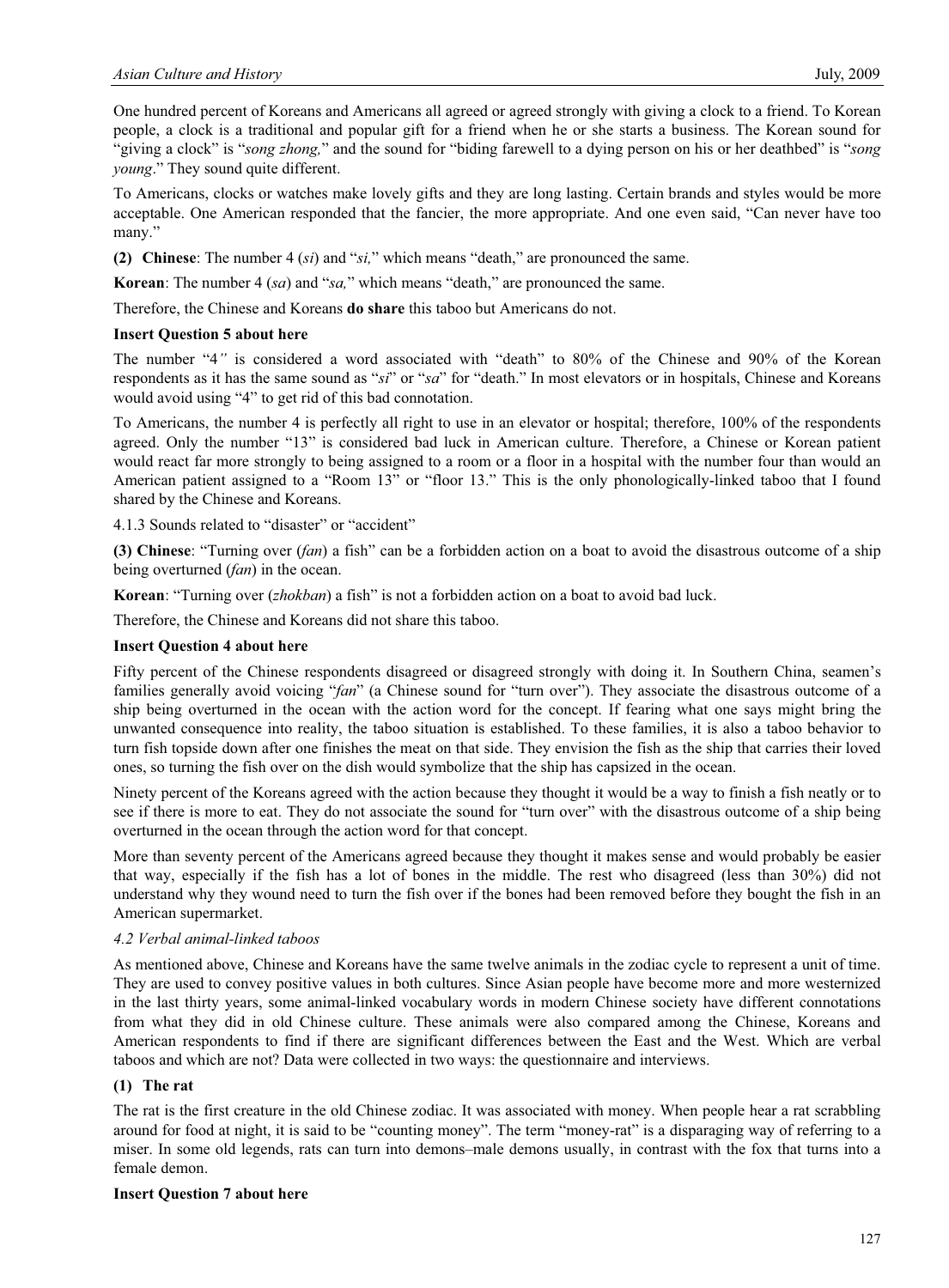Fifty percent of the Chinese respondents agreed that it is fine to say to a person's face that he or she is like a rat, but they claim that it must depend on the tone of voice, the hearer's age, and the context. The other 50% disagreed or disagreed strongly and said that rats are dirty and ugly, so it would be rude to say so.

One hundred percent of Korean respondents disagreed or disagreed strongly. Koreans think it would be rude or humiliating to say so under any circumstances because rats are mean and cunning, and they always steal rice and run away.

Ninety percent of the Americans disagreed or disagreed strongly. They think that rats are dirty, ugly and sneaky, and they carry disease. It would be an insult. However, they might say, "You look like a drowned rat" to someone caught in the rain or someone who deserves it.

#### **(2) The bull/cow**

The bull/cow is the second animal in the Chinese zodiac and follows the rat. The sound *niu* is used in Chinese as a generic term covering the animals distinguished in English as ox, cow, bull, etc. To Chinese, the *niu* is the animal that draws the plough and acts as a beast of burden. Even today, many Chinese will not eat beef, believing it to be immoral to kill and eat the creature which helps them with the harvest and which therefore deserves their thanks.

#### **Insert Question 8 about here**

Eighty percent of the Chinese respondents agreed with saying to a person that he or she is like a bull or cow. To them, the bull/cow (*niu*) is the best hardworking animal. Bulls are strong, and cows are cute and they offer milk. Twenty percent disagreed because they think the bull/cow is slow and very stupid.

Twenty percent of the Koreans agreed that the *niu* could be used to describe a strong man. It could be a compliment to some Koreans to imply hard work without a rest. Eighty percent of them disagreed or disagreed strongly. It refers to a person who acts very slowly or stupidly.

Thirty percent of the American respondents agreed if "bull" is used to imply 'strong', but 70% of them disagreed or disagreed strongly. To them, bulls are stubborn and might mean the person is aggressive. Likewise, cows are fat and sloppy. It would be an insult to describe women.

#### **(3) The tiger**

The tiger is the third sign in the Chinese zodiac. The tiger is a symbol of courage and bravery. Nevertheless, the tiger was so much feared that its very name was taboo, and people referred to it as *da chong,* meaning "big insect" or "king of the mountains".

## **Insert Question 9 about here**

## **Insert Question 10 about here**

To Question 9, 80% of the Chinese respondents agreed with using the term "tiger" to describe a man with strength and power. Twenty percent of them disagreed because it also indicates a person's bad temper. To Question 10, 60% of the Chinese disagreed with describing a woman as a tiger because it is over exaggerating. Forty percent of them agreed with using it negatively for a woman if she is really hot-tempered.

To Question 9, 50% of the Koreans respondents agreed or agreed strongly with using the term "tiger" to describe a man being aggressive or powerful. Fifty percent disagreed or disagreed strongly because it refers to one's bad temper. On Question 10, it is interesting to note that 100% of them disagreed with using "tiger" to describe a woman even if she were disgraceful or very hot-tempered.

Seventy-five percent of the Americans agreed or agreed strongly with using it for a man as it implies strong, clever, fast, assertive, initiative, successful, or sexually powerful. It can also be an encouragement to kids as in "Go get'em, tiger." At the same time, about 80% of them agreed with using it to a woman as it implies graceful, fast, and sleek.

## **(4) The rabbit**

The rabbit/hare is the fourth creature in the Chinese zodiac. It was said to be a resident of the moon, just as a raven is of the sun. It is a symbol of longevity.

## **Insert Question 11 about here**

It seems that in this modern society, Chinese people have forgotten the implication of longevity. Nevertheless, 80% of the Chinese agreed because the rabbit is a cute animal. They are smart and fast. Twenty percent disagreed because the rabbit is too timid and too dependent.

Fifty percent of the Koreans who agreed also think the rabbit is cute, so it is appropriate to describe a person as a rabbit. The other 50% disagreed because it is only appropriate to use it to the children, not to adults.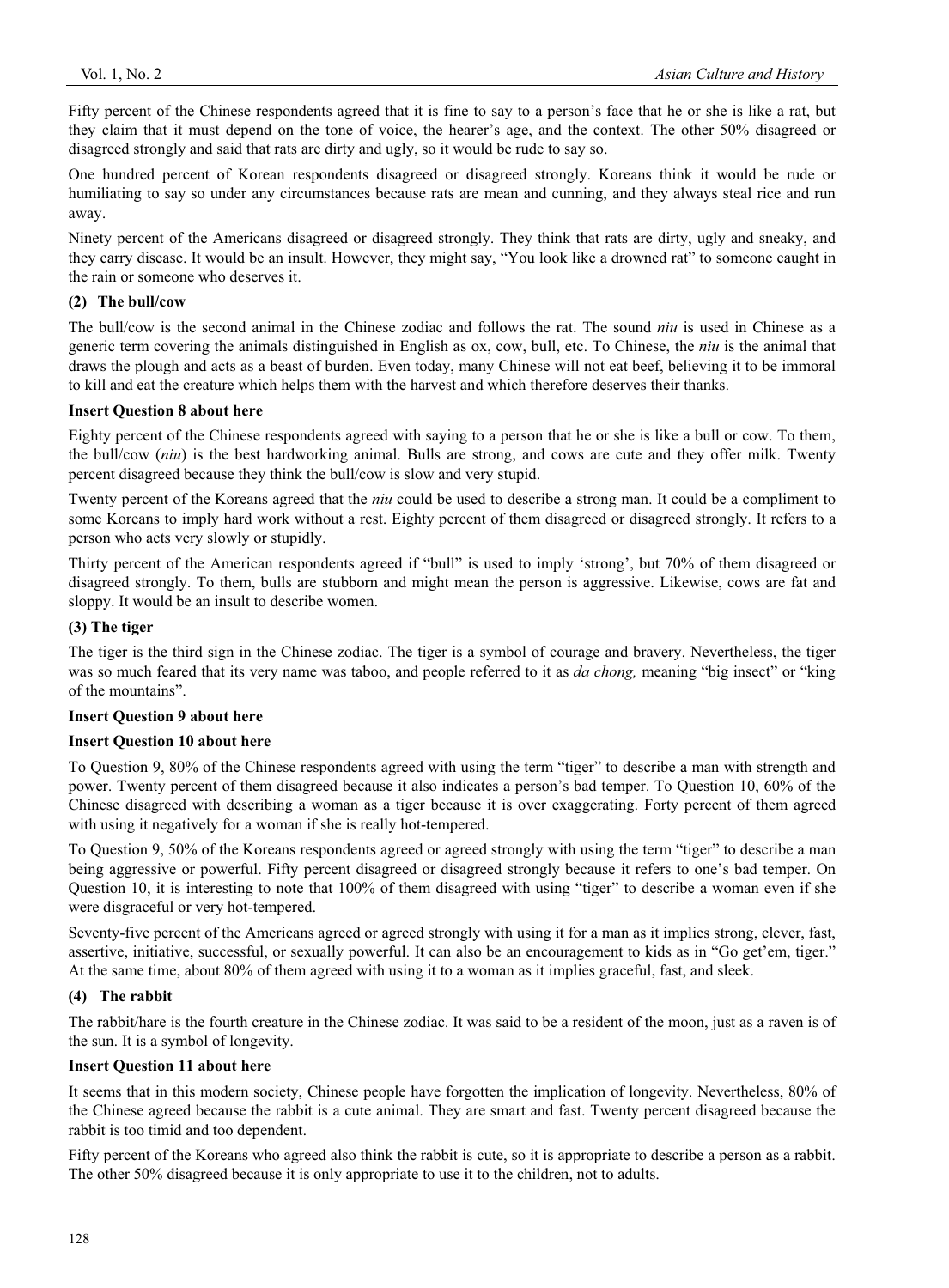Sixty-five percent of the Americans agreed as it means cute, soft, lovable, and fast. Sometimes people who eat little are said to "eat like a rabbit." This is not negative in this era where thinness is "in". The other 35% disagreed as it indicates small, weak, and timid, not very intelligent, or it could be an insult to mean the person has had too many children.

## **(5) The dragon**

The dragon is the fifth creature in the Chinese zodiac. It is one of China's most complex and multi-tiered symbols. It is said that, like a magic animal, it could fill the space between heaven and earth.

## **Insert Question 12 about here**

Sixty percent of the Chinese respondents agreed but they did not know why and 40% disagreed because they think it implies mean and unfriendly or sexually active.

Fifty percent of Koreans agreed as it implies "supernatural power", or the mystery of a divine animal, or it could be a compliment to mean the person is in a good shape. The fifty percent who disagreed did not know why.

More than forty percent Americans, who agreed, expressed that it has a mysterious touch. However, it implies a person's being too aggressive and a little thoughtless of others. Or it is used for women when it implies someone nasty, as in the term a "dragon lady." The sixty percent who disagreed or disagreed strongly think dragons are like snakes, evil monsters that harm people. Nevertheless, Americans seldom use the term.

## **(6) The snake**

The snake is the sixth creature in the Chinese zodiac. It is regarded as clever but wicked and treacherous, and treacherous people are said to have a "snake-heart". Formerly, snakes were objects of worship in certain religions in ancient China. Dreams about snakes are interpreted in various ways. It is lucky to dream that a snake is chasing you. In Taiwan, dreaming about a snake also means you are going to lose wealth. Some aborigines there identified the snake symbolically with the penis.

## **Insert Question 13 about here**

The thirty percent of the Chinese respondents who agreed think that Chinese people are more tolerant of hearing this kind of comment. It depends on the context mostly. Seventy percent of the Chinese disagreed because they think the snake is evil, devious, ugly, and cold.

One hundred percent of the Koreans disagreed or disagreed strongly with this language choice because they think the snake is vicious, shrewd, creepy and cold. The snake has the worst connotation in every way in Korea.

Seventy-five percent of the Americans disagreed or disagreed strongly. The term implies that the person is sneaky, evil, dangerous, cheating, deceitful, backstabbing, and untrustworthy. The 25% who agreed strongly think the snake implies a person's being double-faced/tongued.

## **(7) The horse**

The horse is the seventh creature in the Chinese zodiac. In Old Chinese, there were many words denoting the different sizes and colors of the horse. The fact that these words have all died out is an indicator of the declining role of the horse in recent history. In old texts, horses stood for success, speed, and loyalty.

## **Insert Question 14 about here**

Sixty percent of the Chinese agreed if it implies hard work without a rest. Forty percent disagreed because the horse has a very long face. When the Chinese say to a person "the horse does not know its long face," it means that the person does not know his or her own shortcomings.

One hundred percent of the Korean disagreed or disagreed strongly with describing a person as a horse. They all think it implies that a person's face is exceedingly long, so it is an insult.

Fifty percent of the Americans agreed if it is a compliment to say that the person works hard as in a "workhorse" or he is "strong as a horse". It can also mean someone who runs fast or who is cunning and graceful. In addition, terms like "stallion" and "stud" used for men are usually considered complimentary. The horse is often used in "You eat like a horse" to imply a healthy or big appetite, or "Stop horsing around" to imply "stop wasting time." Fifty percent disagreed because a horse might be used to mean a big and ugly woman.

## **(8) The sheep/lamb**

The sheep is the eighth creature in the Chinese zodiac. It is the emblem of filial piety as it kneels when suckling its mother. Sheep were, on the whole, less important than the ox and horse in China.

## **Insert Question 15 about here**

Ninety percent of the Chinese agreed because the lamb is a friendly, nice-tempered, soft animal. But it is also used to describe someone being shy and timid because they lack confidence and follow orders completely.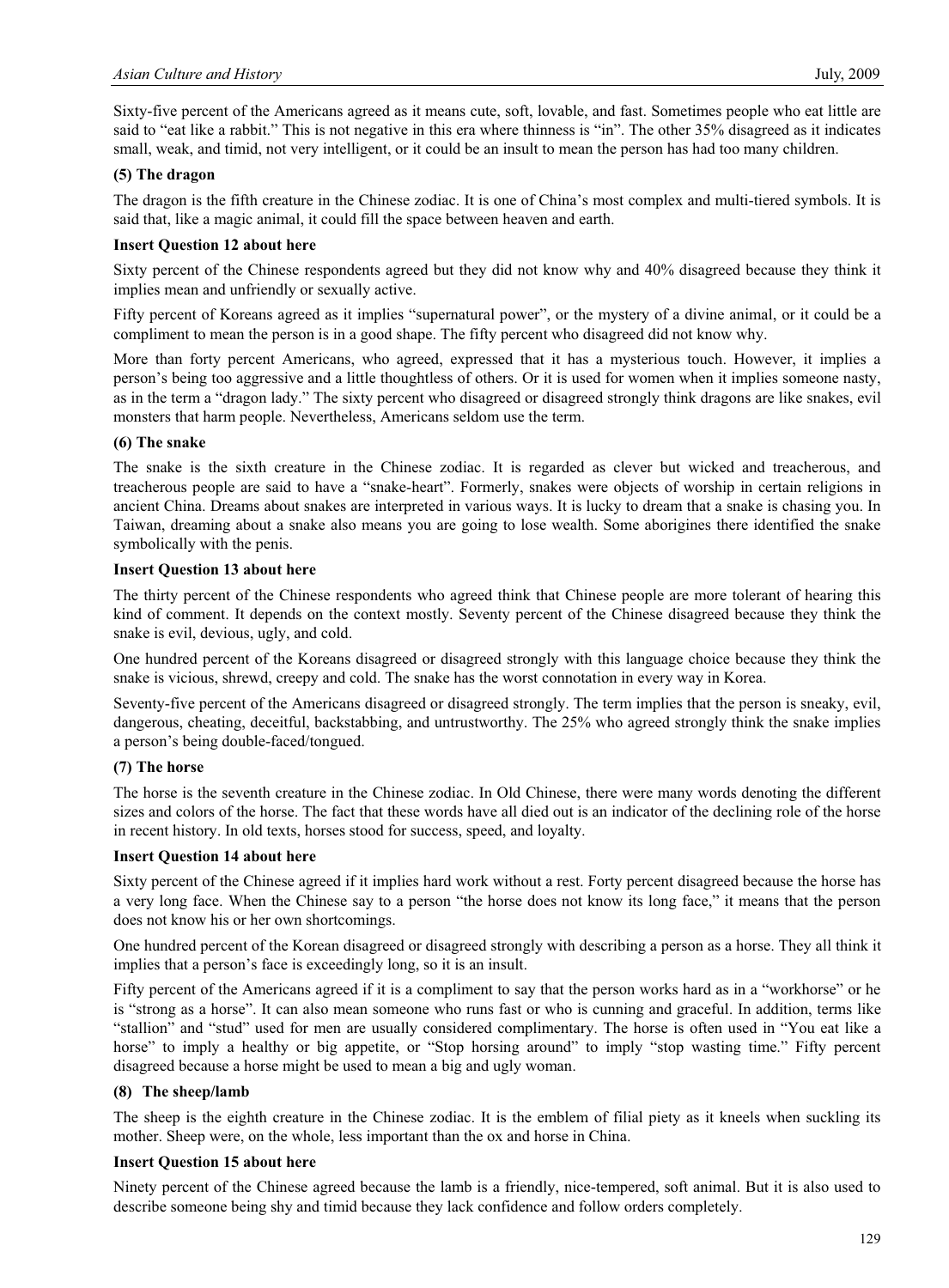Forty percent of the Koreans who agreed think the lamb is pretty, pure, naïve, and innocent, so it is appropriate to describe a person as a lamb. The other 60% disagreed because the lamb is weak and stupid, and it is only appropriate to use it for females, not for males.

Sixty-five percent of the Americans agreed because the lamb is gentle, soft, kind, likable, and cuddly. When referring to a child or a female, you can use it as a term of endearment. Thirty-five percent of them disagreed because, like rabbit, it sounds weak and too gentle. Therefore, it depends on gender or age.

#### **(9) The monkey**

The monkey is the ninth creature in the Chinese zodiac. The monkey plays a leading role in Chinese legend. Gods in Chinese mythology sometimes appeared in the guise of monkeys. A picture showing a monkey mounted on a horse is called *ma-shang feng-hou*; a homonymic reading of this title gives the meaning "May you be straight away (*ma-shang*) elevated to the rank of count (*feng-hou*)." Such a picture was a very suitable gift for an official, for example.

#### **Insert Question 16 about here**

Seventy percent of the Chinese agreed because the monkey is smart and agile. It also refers to one's "thinness". The 30% who disagreed think it is not appropriate to use it to an adult. It means he/she is too active.

Only 10% of the Koreans agreed because it may mean that the person is too quick in actions. Ninety percent disagreed because the "monkey" is associated with a funny image and is ugly, being so thin.

Thirty-five percent of the Americans agreed when it means very energetic. Children that climb everything are called monkeys. The sixty-five percent who disagreed think that monkeys are ugly, hyperactive, cunning, or primitive. It is all right to say it to a child being playful, and this can be good or bad.

#### **(10) The chicken**

The chicken is the tenth creature in the Chinese zodiac. It was said to ward off evil: a picture of a red cock will protect the house from fire. In Old China, the cock was admired not only as a courageous bird but also as a beneficent one: he summons the hens to eat any food he finds. Again, he symbolizes reliability as he never fails to mark the passing hours. He is also a symbol of male vigor. Symbolically, a cock crowing represents the "achievement and fame" of a person.

#### **Insert Question 17 about here**

Fifty percent of the Chinese agreed. To some Chinese, chickens are cute and it does no harm to say it to their friends to make fun of them. Fifty percent disagreed because it may signal looseness or promiscuity. In Taiwan, some young men might call prostitutes "chickens".

One hundred percent of the Koreans disagreed or disagreed strongly. To them, the chicken means stupidity and cowardice. It is very rude to call someone a chicken.

Thirty-five percent of the Americans agreed. Sometimes you can accuse someone who is lacking the courage to do something of being a chicken. Sixty-five percent disagreed because it implies cowardice, fear, or lack of integrity. It means the person is a wimp, which might be an invitation to fight in some cases, if it is not used playfully.

## **(11) The dog**

The dog is the eleventh creature in the Chinese zodiac. To the Chinese, if a dog runs toward you, it is a good sign: richness will be yours. But the dog is seen in a very different light in South and West China, especially among the minority peoples who live there. In their folktales it is the dog that brings rice to mankind. In the eastern province, Guangdong, the story of a faithful dog which saved its master's life from fire is very popular. Another related story tells how a dog guarded its master's belongings until it died. In Taiwan, "brother black dog" is a term for a man who runs after every woman he sees.

#### **Insert Question 18 about here**

Sixty percent of the Chinese people agreed because the dog is honest, faithful, and trustworthy. Forty percent of them disagreed or disagreed strongly when it implies too much obedience to authority like a servant or if it refers to a person who likes to follow a particular man or woman.

One hundred percent of the Koreans disagreed or disagreed strongly. Although Koreans like dogs very much as pets and the dog is edible in winter, they think "dog" is one of the most frequent curses in Korea. There are many bad implications in using "dog".

Thirty-five percent of the Americans agreed. It implies one is friendly and honesty or one works hard, perhaps too hard as in to work like a dog. Seventy-five percent of them disagreed because it means a low life or a person that is far from being proper. Often it implies someone without morals, especially in relation to sex. This is a slang term now for a male who has many "girlfriends" at one time, for a female who is unattractive in some way, or for a person who is not trustworthy.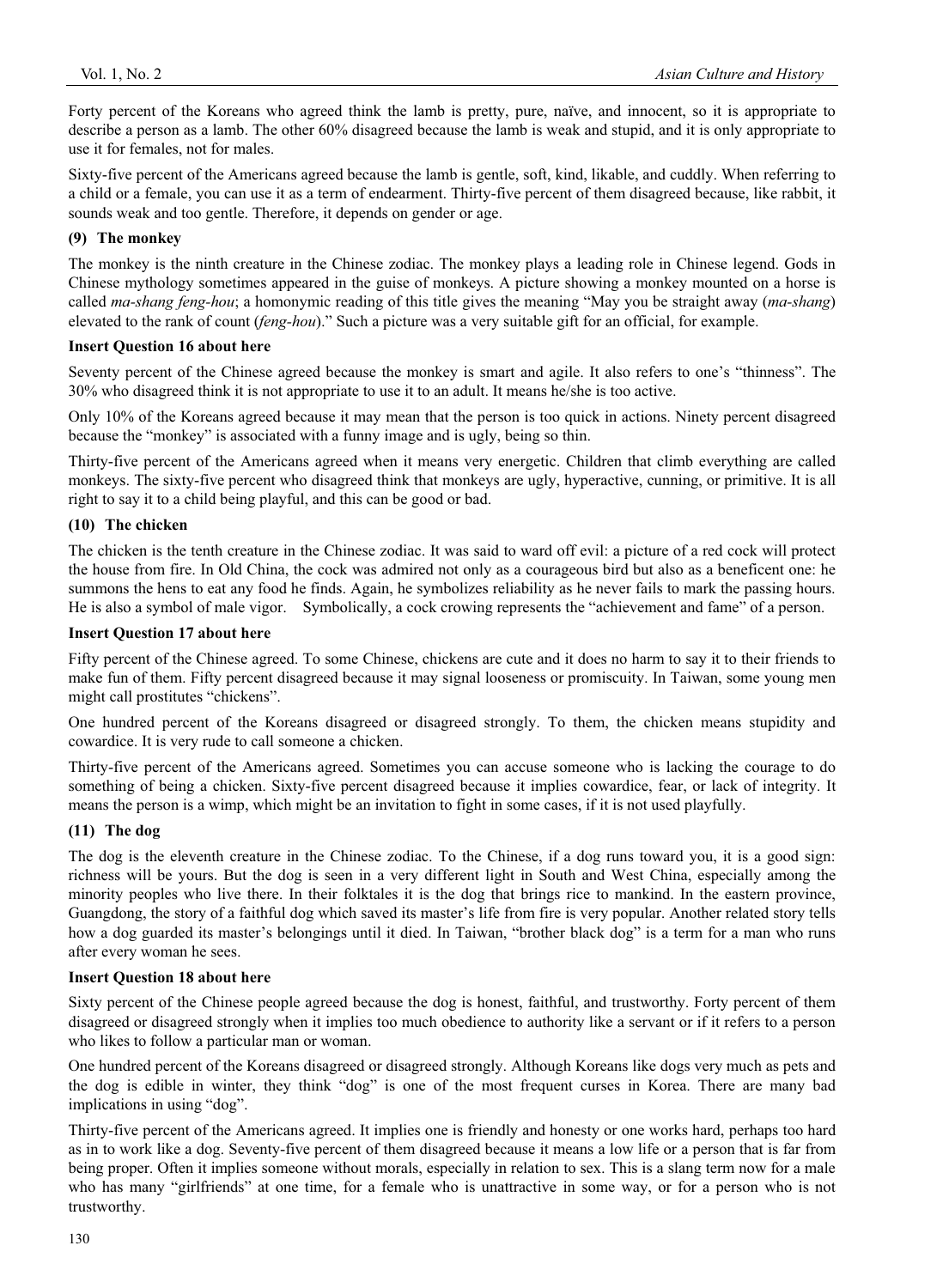# **(12) The pig**

The pig is the last of the twelve creatures in the Chinese zodiac. It symbolizes virility. Pregnant women are often given a dish with pig's knuckles and peanuts boiled for a long time as it is supposed to be the most nourishing food for a mother and her unborn child. However, "eating roast pork" is a metaphor for sexual intercourse.

## **Insert Question 19 about here**

Forty percent of the Chinese agreed. But it depends on the context. If someone who sleeps too much is your family or close friend, it may sound all right to him or her. Sixty percent of them disagreed or disagreed strongly because the pig is lazy and ugly.

One hundred percent of the Koreans disagreed and disagreed strongly. To them, "pig" is a term used only when making fun of others or looking down on them.

Nearly ninety percent of the Americans disagreed or disagreed strongly. It is unacceptable because it implies dirty, fat, disgusting, sloppy, gluttonous, eating too much, smelling bad, or a person with no morals. Who wants to be like a pig?

#### **5. Conclusion**

To the first research question, "Do Koreans share more of these phonologically-linked taboos than Americans do because Korean language has very similar sounds to Chinese?" the answer is yes. However, the Chinese and Koreans share only the taboo of number "4," which strongly associates with "death." The rest of the Chinese taboos associated with "separation" do not happen in Korean culture.

Nevertheless, when asked the question "Can you think of other things that might be forbidden or impolite gifts in your society? If so, what are they?" the Chinese and Korean respondents had quite similar answers associated with "separation":

**Chinese:** knife, handkerchief, and shoes (forbidden gifts to avoid "separation").

**Korean:** knife, handkerchief, shoes, scissors (forbidden gifts to avoid "separation"), money or underwear (impolite gifts).

To most **Americans**, anything considered making a reference to a person's imperfections, such as anything stressing diet, exercise equipment for a heavy person, deodorant, toothpaste, soap, or a day planner, sexually implicit items, such as underwear, practical joke items, and used items are not welcomed. Sausage, cheese or candy to a person who is on a diet is not appropriate. All mentioned above, none is forbidden to avoid "separation."

To the second research question, "Do Koreans share more of the zodiac-animal-linked taboos with Chinese than Americans do because Korean people also use the same animals as a cycle of every twelve years?" the answer is yes but again with only one same metaphor – "tiger" for women. Both peoples think that the term "tiger" is used negatively for hot-tempered females. On the contrary, in the eye of the Americans, female tigers are graceful, fast, and sleek which are good female qualities. Surprisingly, these Korean subjects share more animal-linked taboos with Americans than with the Chinese. The results showed that, among the twelve zodiac animals, the Chinese and Korean respondents had very different opinions of nine of the animal taboos – the rat, the bull/cow, the rabbit, the lamb, the horse, the monkey, the chicken, the dog, and the pig. Most of the Chinese, Koreans, and American respondents had similar opinions of the three of the animal terms – the tiger for man, the dragon, and the snake.

But when asked the question "Among the twelve animals above, which ones do you think would make such an impolite comparison that you would never use them?" the Chinese and Korean respondents had quite similar answers: the snake, the pig, and the rat. Americans also dislike these three terms, but four American females chose the cow as the most impolite term, which are not found in both of Chinese and Koreans response lists.

## **Insert Table 1 about here**

When asked the question "Which ones do you think are impolite, but you might use them when you are angry?" four Chinese chose the pig and three chose the snake; seven Koreans chose the dog and two chose the pig; seven Americans chose the pig, six chose the dog, and five chose the snake. From here, we learn that the pig and the snake are the most likely used when one gets angry. It is interesting to find that the dog is not found in the Chinese respondents' lists, but on the top of the lists of both Koreans' and Americans'.

#### **Insert Table 2 about here**

When asked "Which ones do you think are impolite, but you might use them behind a person's back when you are angry?" three Chinese chose the pig and two chose the rat; four Koreans chose the dog and two the rat and the snake, and eight Americans chose the pig, seven the snake and five the dog, the cow and the chicken.

#### **Insert Table 3 about here**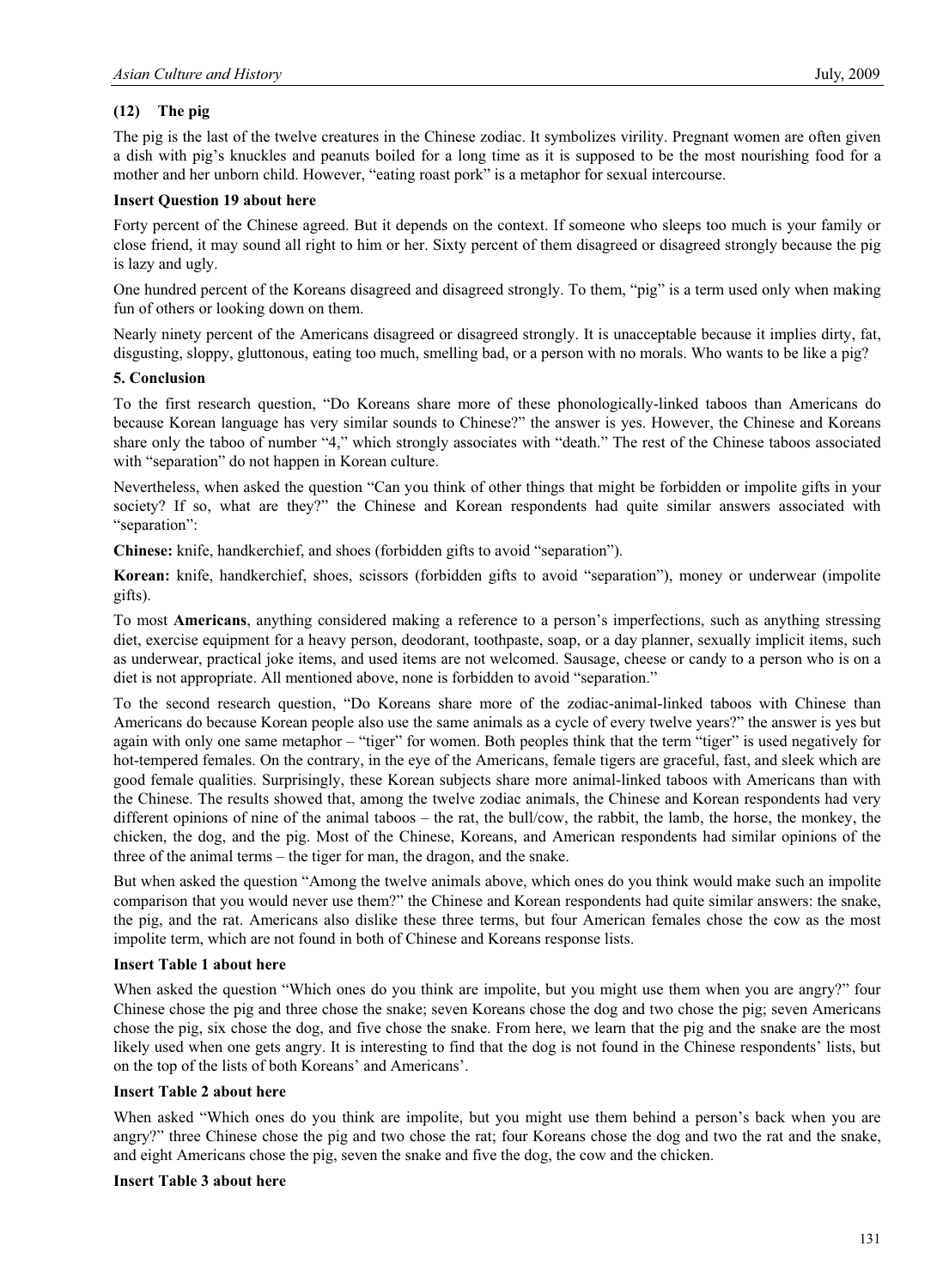When asked the question "Which ones would you like to hear your friends use to describe you?" Five Chinese people chose none and two chose the monkey; three Koreans chose none and three chose the rabbit, and five Americans chose the tiger and three chose none.

#### **Insert Table 4 about here**

Many examples of taboos abound in the different values that different people attribute to the objective world. According to the findings from the Chinese respondents, the snake is the least appropriate term to say to a person's face. But still, 30% of them agreed with using it in certain contexts. For the other eleven zodiac animals, more than 50% of them would agree, but it depends on the speaker's tone of voice and the hearer's age and social status. According to the findings from the Korean and American respondents, more than 70% of them disagreed with using the rat, the bull/cow, the snake, the monkey, the chicken, the dog, and the pig to anyone. And other terms like the tiger, the rabbit, the dragon, the horse, and the lamb can also have bad connotations in certain situations. In order to interact with people of a different culture appropriately, one needs to adjust his/her language and behavior to others' cultural rules for meaningful communication. Most people believe that human beings are above every other living creature in the world because human beings can be educated, cultivated, and have the ability to tell right from wrong and good from evil. To avoid cultural misunderstandings, not to choose any of the animal-linked metaphors for people is highly recommended. In fact, if we are planning to visit any country that we are not familiar with, it is wise to check websites to get some valuable tips online (e.g., www.mvmtravel.com/news/newsdetail.asp). Paying a little attention to the cultural differences may bring us good luck

Pondering on the importance of culture teaching and learning in L2 education, I agree with Hinkel's approach (c.f., 2004): teachers and students should take a more reflective and ethnographic stance toward cultural content and methodology, in order to raise their awareness of intercultural issues, such as taboos in verbal and non-verbal communication. It would be a useful development if more textbooks included explicit intercultural elements and if teachers were more conscious of intercultural competence, in the way that many are now conscious of communicative competence. Developing cultural awareness means being aware of members of another cultural group: their behavior, their expectations, their perspectives, and values. It also means attempting to understand their reasons for their actions and beliefs. Ultimately, this needs to be translated into skill in communicating across cultures and about cultures. This can be encouraged by developing an ethnographic stance toward cultural learning. Using the students' home language and culture to inform classroom activities enables students to become motivated and empowered. In addition, raising cultural consciousness in the L2 classroom will help learners to critically reflect on their own culture and view it in relation to others, thereby gaining fresh perspectives about their culture and about themselves (Kumaravadivelu 2003). Cultural consciousness thus becomes a tool for both reflection and self-renewal. Such a process of cultural self-reflection and self-renewal is not confined to learners alone. In responding to their learners' heightened cultural awareness, teachers are also challenged to reflect on their cultural selves as deeply as they expect their learners to do.

#### **References**

Adler, M. K. (1978). *Naming and addressing: A sociolinguistic study*. Hamburg, Cermany: Buske.

Axtell, R. E. (1991). *Gestures: The do's and taboos of body language around the world*. New York: John Wiley & Sons, Inc.

Chinese manners-Know very well about it before travel. (2009, January 23). [Online] Available: http:// www.mvmtravel.com/news/newsdetail.asp. (March 31, 2009)

Eberhard, W. (1983). *A dictionary of Chinese symbols.* New York: Routledge & Kegan Paul Inc.

Hayakawa, S. I. (1982). Verbal taboo. In P. Eschholz, A. Rosa, V. Clark (Eds.) *Language awareness*. New York: St. Martin's Press.

Hinkel, E. (2004). *Culture in second language teaching and learning* (4<sup>th</sup> ed.) Cambridge: Cambridge University Press..

It's bad luck. (2004, August 13). [Online] Available: http://www.mcu.edu.tw/department/app-lang/elcenter/english/mcuenglishprograms/fall/PE5/PE5-6.htm (March 31, 2009)

Korean Overseas Information Service. (1986). *This is Korea*. Seoul: Seoul International Publishing House.

Kramsch, C. (2001). *Language and culture* (3<sup>rd</sup> ed.) Oxford: Oxford University Press.

Kumaravadivelu, B. (2003). *Beyond methods: Macrostrategies for language teaching*. New Haven, CT & London, UK: Yale University Press.

Norton, B. (2000). *Identity and language learning*. London: Longman.

Saville-Troike, M. (1989). *The ethnography of communication: An introduction*, 2<sup>nd</sup> edition. Oxford, England: Basil Blackwell, Ltd.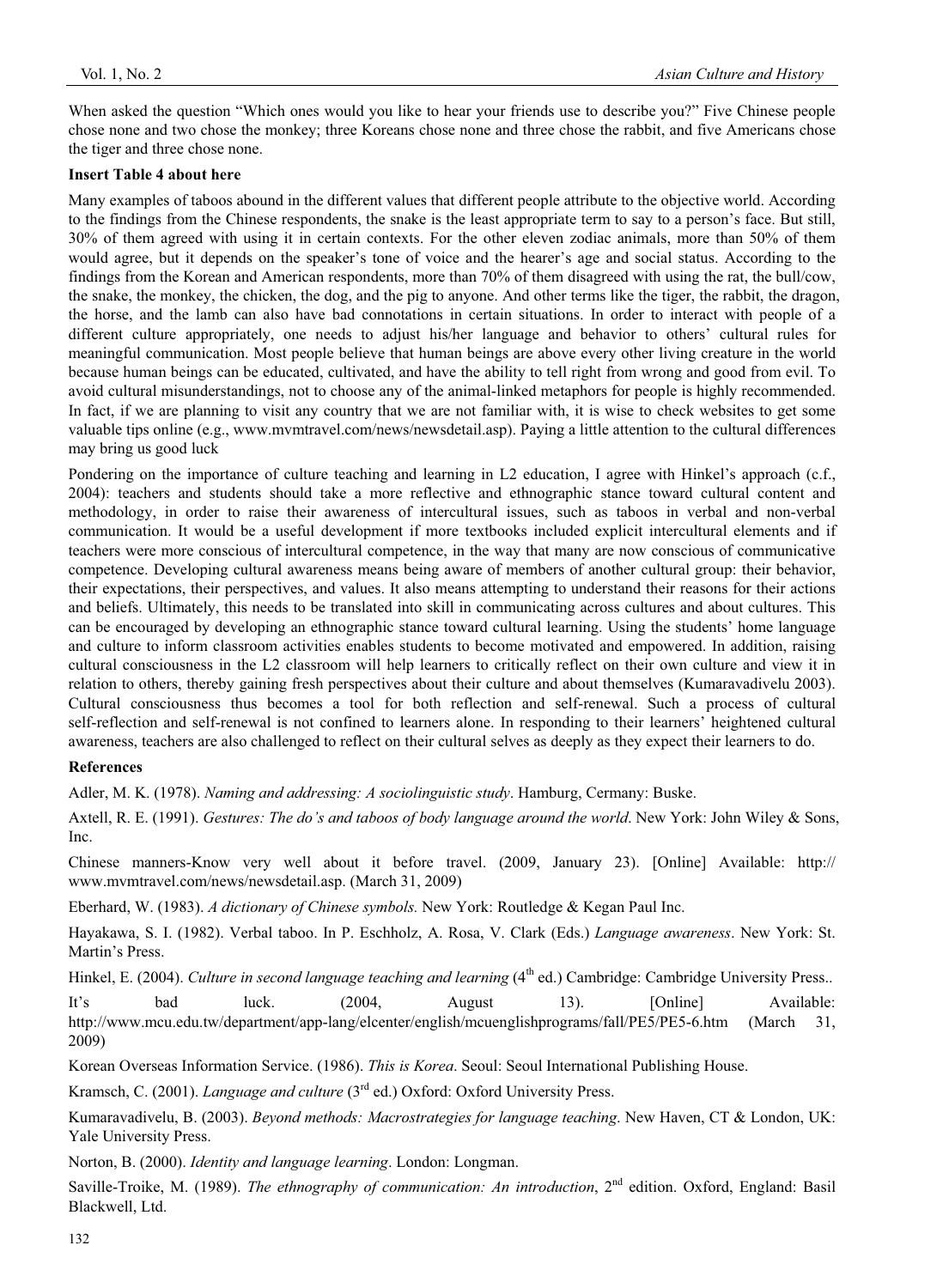Scollon, R. & Scollon S. W. (2000). *Intercultural communication* (2<sup>nd</sup> ed.) Blackwell Publishers Ltd.

Shen, Y. I. (1993). Cultural influence on language usage: Cases of taboo. Paper presented at the Annual Meeting of the American Council on the Teaching of Foreign Languages (27<sup>th</sup>, San Antonio, TX, November 20-22, 1993.

Stern, H. H. (1992). *Issues and options in language teaching.* Oxford: Oxford University Press.

Thody, P. (1997). *Don't do it: A short dictionary of the forbidden*. NY: St. Martin's Press.

Wardhaugh, R. (1992). *An introduction to sociolinguistics* (2<sup>nd</sup> ed.) Oxford, England: Blackwell Publishers.

Question 1. It is appropriate to give a female friend **a fan** as a gift.

| Respondents | Agree strongly | Agree | Disagree         | Disagree strongly |
|-------------|----------------|-------|------------------|-------------------|
|             |                |       |                  |                   |
|             | v              |       | $\sqrt{2}$<br>J. |                   |
| Chinese     |                |       |                  |                   |
| Koreans     | ∠              |       | O                |                   |
|             |                |       |                  |                   |
| Americans   |                |       | 2                | v                 |
|             |                |       |                  |                   |

Question 2. It is appropriate to give a friend **an umbrella** as a gift.

| Respondents | Agree strongly | Agree | Disagree | Disagree strongly |
|-------------|----------------|-------|----------|-------------------|
| Chinese     | U              |       | 4        |                   |
| Koreans     |                | O     | -0       |                   |
| Americans   |                |       | J        |                   |

Question 3. It is appropriate to give a friend **a clock** as a gift.

| Respondents | Agree strongly | Agree | Disagree | Disagree strongly |
|-------------|----------------|-------|----------|-------------------|
| Chinese     | v              |       |          | ν                 |
| Koreans     | 4              | O     | $\bf{0}$ |                   |
| Americans   | ◡              | 11    | $\bf{0}$ |                   |

Question 4. If eating fish on a boat, it is appropriate to **turn the fish over** after one finishes eating the meat on the top side.

| Respondents | Agree strongly | Agree | Disagree | Disagree strongly |
|-------------|----------------|-------|----------|-------------------|
| Chinese     | ν              |       |          |                   |
| Korean      | ∼              |       |          | v                 |
| American    | ∠              | 10    | ینه      |                   |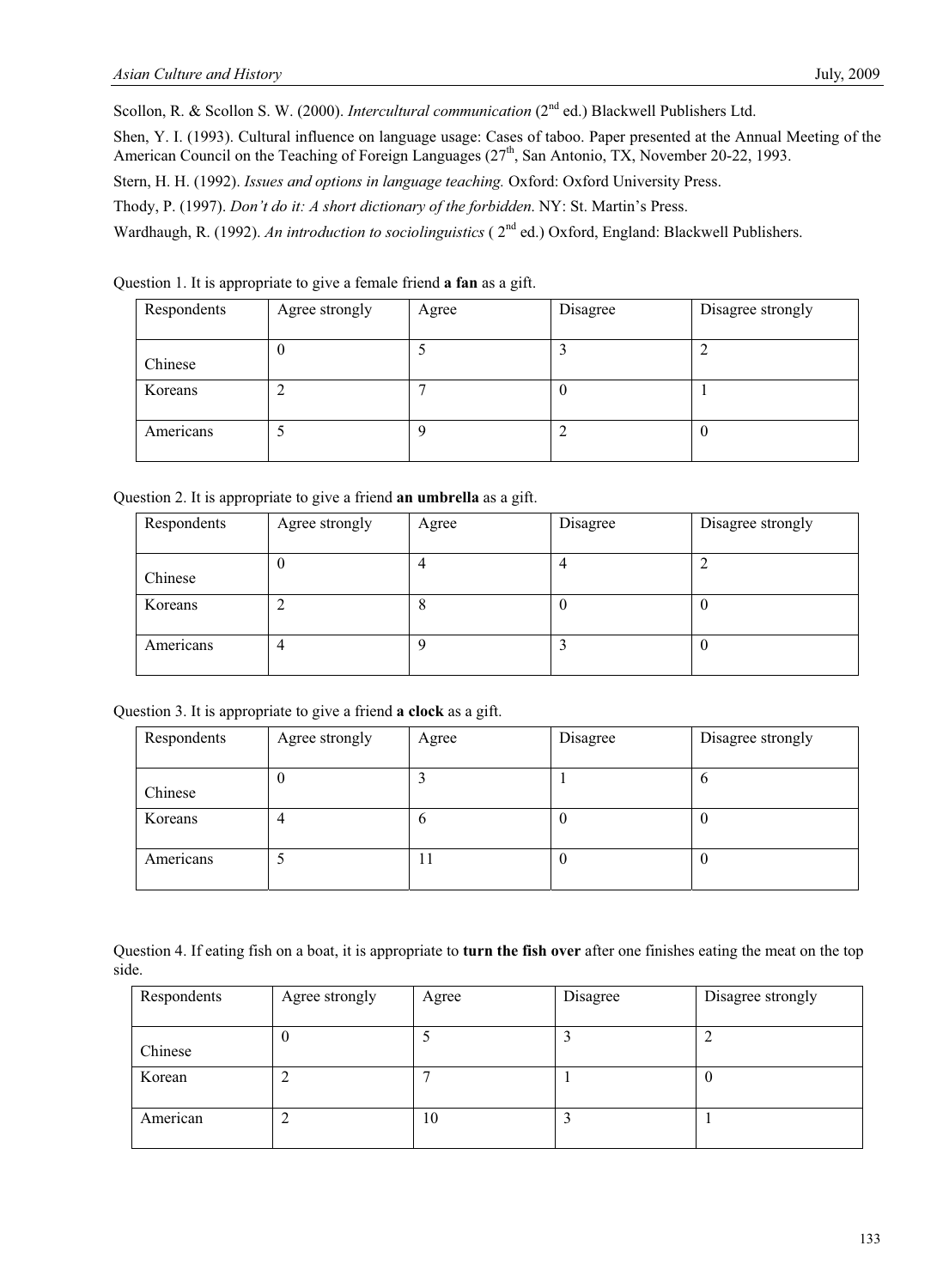# Question 5. In your country, it is appropriate to use the number '**4**' in an **elevator or hospital.**

| Respondents | Agree strongly | Agree | Disagree | Disagree strongly |
|-------------|----------------|-------|----------|-------------------|
| Chinese     |                | ∠     |          |                   |
| Koreans     | U              |       | O        |                   |
| Americans   | ◠              | 8     | υ        | $\theta$          |

## Question 6. It is appropriate to **cut a pear in two halves and share it with a friend**.

| Respondents | Agree strongly | Agree | Disagree | Disagree strongly |
|-------------|----------------|-------|----------|-------------------|
| Chinese     | v              |       |          |                   |
| Koreans     |                | O     | U        | 0                 |
| Americans   |                |       | 0        | $\bf{0}$          |

# Question 7. It is appropriate to say to a person's face that he/she is like **a rat**.

| Respondents | Agree strongly | Agree | Disagree | Disagree strongly |
|-------------|----------------|-------|----------|-------------------|
|             |                |       |          |                   |
|             | U              |       |          |                   |
| Chinese     |                |       |          |                   |
| Koreans     | U              | v     |          | C                 |
|             |                |       |          |                   |
| Americans   |                | v     | O        | 8                 |
|             |                |       |          |                   |

# Question 8. It is appropriate to say to a person's face that he/she is like **a bull/cow**.

| Respondents | Agree strongly | Agree | Disagree | Disagree strongly |
|-------------|----------------|-------|----------|-------------------|
|             |                |       |          |                   |
|             | v              | O     |          | U                 |
| Chinese     |                |       |          |                   |
| Koreans     | v              |       |          |                   |
|             |                |       |          |                   |
| Americans   |                |       | 8        | 4                 |
|             |                |       |          |                   |

Question 9. It is appropriate to say to a man's face that he acts like **a tiger**.

| Respondents | Agree strongly | Agree | Disagree | Disagree strongly |
|-------------|----------------|-------|----------|-------------------|
|             |                |       |          |                   |
|             |                | 8     |          | U                 |
| Chinese     |                |       |          |                   |
| Koreans     |                |       |          | ∼                 |
|             |                |       |          |                   |
| Americans   |                | 8     |          |                   |
|             |                |       |          |                   |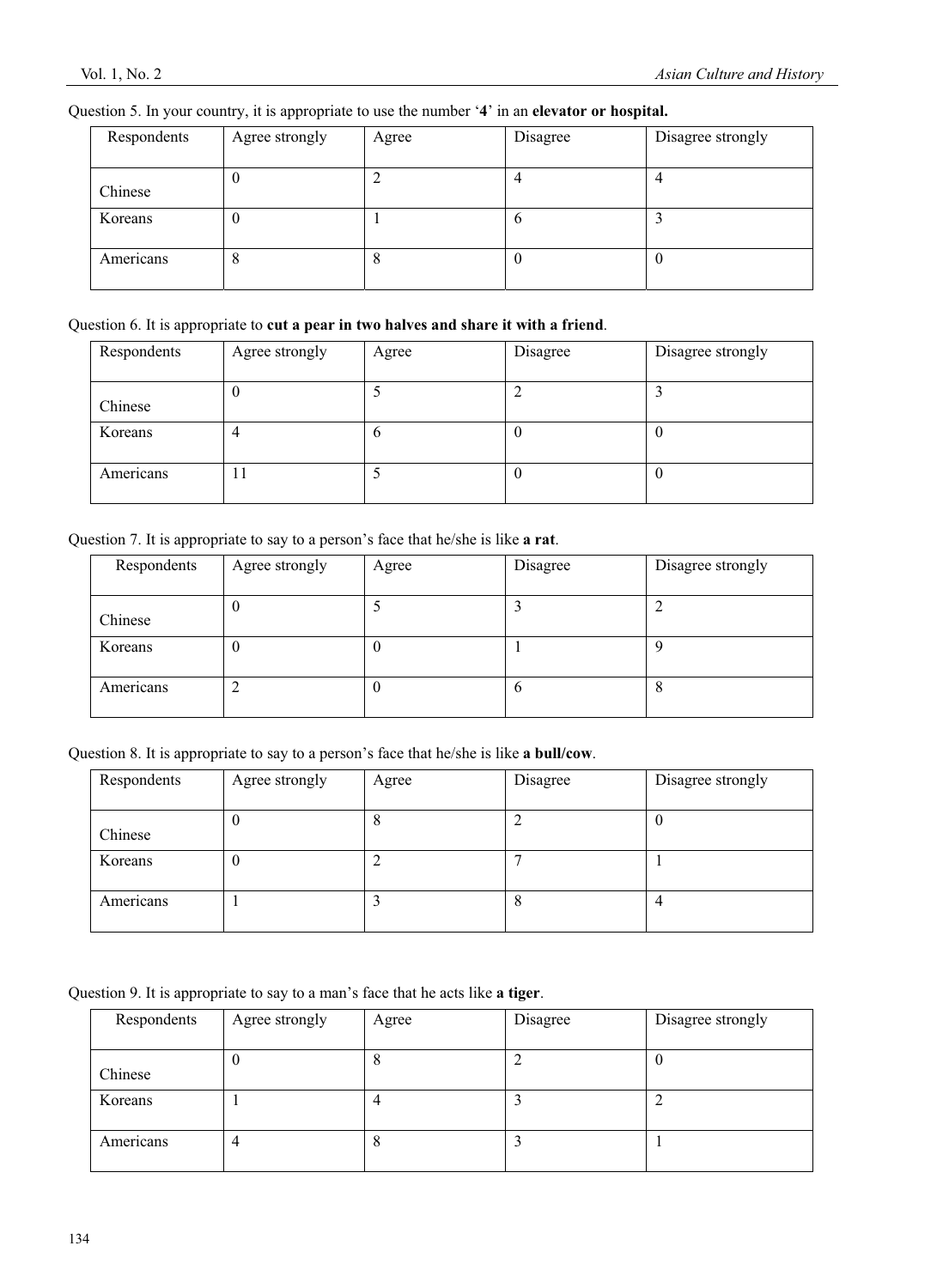#### Question 10. It is appropriate to say to a woman's face that she acts like **a tiger**.

| Respondents | Agree strongly | Agree | Disagree       | Disagree strongly |
|-------------|----------------|-------|----------------|-------------------|
|             |                |       |                |                   |
| Chinese     | U              |       |                |                   |
| Koreans     | U              |       |                |                   |
| Americans   |                | 10    | $\overline{4}$ |                   |

Question 11. It is appropriate to say to a person's face that he/she is like **a rabbit**.

| Respondents | Agree strongly | Agree | Disagree | Disagree strongly |
|-------------|----------------|-------|----------|-------------------|
| Chinese     |                |       | ∠        | v                 |
| Koreans     |                |       |          |                   |
| Americans   |                |       |          |                   |

## Question 12. It is appropriate to say to a person's face that he/she is like **a dragon.**

| Respondents | Agree strongly | Agree | Disagree | Disagree strongly |
|-------------|----------------|-------|----------|-------------------|
|             |                |       |          |                   |
| Chinese     |                |       |          |                   |
| Koreans     |                |       |          |                   |
| Americans   |                | O     | O        |                   |

Question 13. It is appropriate to say to a person's face that he/she is like **a snake**.

| Respondents | Agree strongly | Agree | Disagree | Disagree strongly |
|-------------|----------------|-------|----------|-------------------|
| Chinese     | 0              |       | b        |                   |
| Koreans     | O              |       | 2        | $\Omega$          |
| Americans   | $\angle$       |       |          |                   |

Question 14. It is appropriate to say to a person's face that he/she is like **a horse**.

| Respondents | Agree strongly | Agree | Disagree | Disagree strongly |
|-------------|----------------|-------|----------|-------------------|
| Chinese     |                | υ     | 4        |                   |
| Koreans     |                |       | −        |                   |
| Americans   |                | υ     | b        |                   |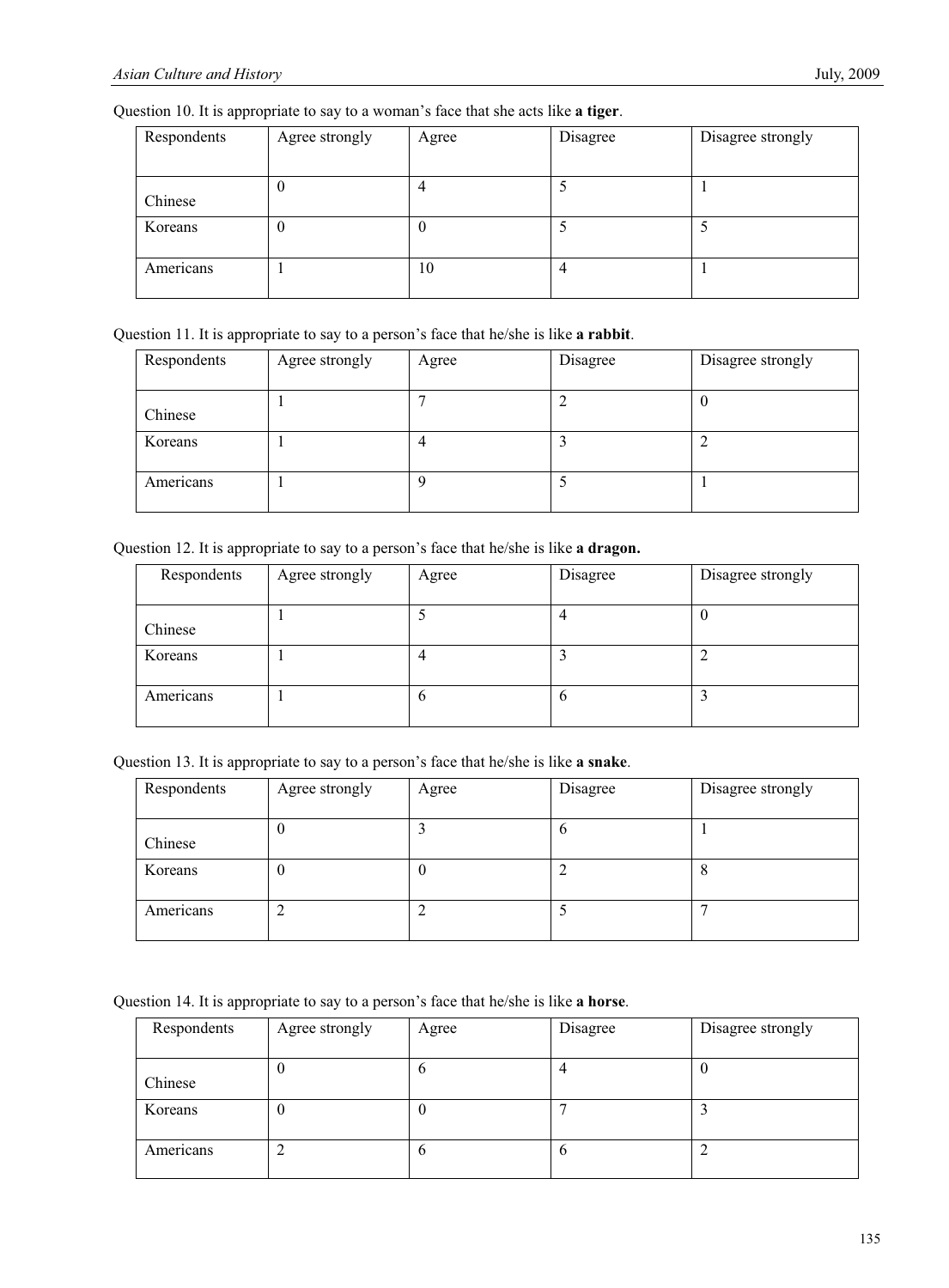# Question 15. It is appropriate to say to a person's face that he/she is like **a lamb**.

| Respondents | Agree strongly | Agree | Disagree | Disagree strongly |
|-------------|----------------|-------|----------|-------------------|
| Chinese     |                |       |          | $\theta$          |
| Koreans     |                |       |          |                   |
| Americans   |                |       |          |                   |

Question 16. It is appropriate to say to a person's face that he/she is like **a monkey**.

| Respondents | Agree strongly | Agree | Disagree | Disagree strongly |
|-------------|----------------|-------|----------|-------------------|
|             |                |       |          |                   |
|             | 0              |       |          |                   |
| Chinese     |                |       |          |                   |
| Koreans     | 0              |       | O        |                   |
|             |                |       |          |                   |
| Americans   | ∠              |       | O        |                   |
|             |                |       |          |                   |

# Question 17. It is appropriate to say to a person's face that he/she is like **a chicken**.

| Respondents | Agree strongly | Agree | Disagree | Disagree strongly |
|-------------|----------------|-------|----------|-------------------|
|             |                |       |          |                   |
| Chinese     | v              |       |          |                   |
| Koreans     | U              | v     |          | O                 |
|             |                |       |          |                   |
| Americans   |                |       | 8        |                   |
|             |                |       |          |                   |

# Question 18. It is appropriate to say to a person's face that he/she is like **a dog**.

| Respondents | Agree strongly | Agree    | Disagree    | Disagree strongly |
|-------------|----------------|----------|-------------|-------------------|
|             |                |          |             |                   |
|             |                | $\sigma$ |             |                   |
| Chinese     |                |          |             |                   |
| Koreans     |                | $\bf{0}$ |             |                   |
|             |                |          |             |                   |
| Americans   |                | ∼        | $\mathbf b$ | O                 |
|             |                |          |             |                   |

Question 19. It is appropriate to say to a person's face that he/she is like **a pig**.

| Respondents | Agree strongly | Agree | Disagree | Disagree strongly |
|-------------|----------------|-------|----------|-------------------|
| Chinese     | U              | 4     |          |                   |
| Koreans     | U              | U     | ◠        |                   |
| Americans   |                |       | O        | $\circ$           |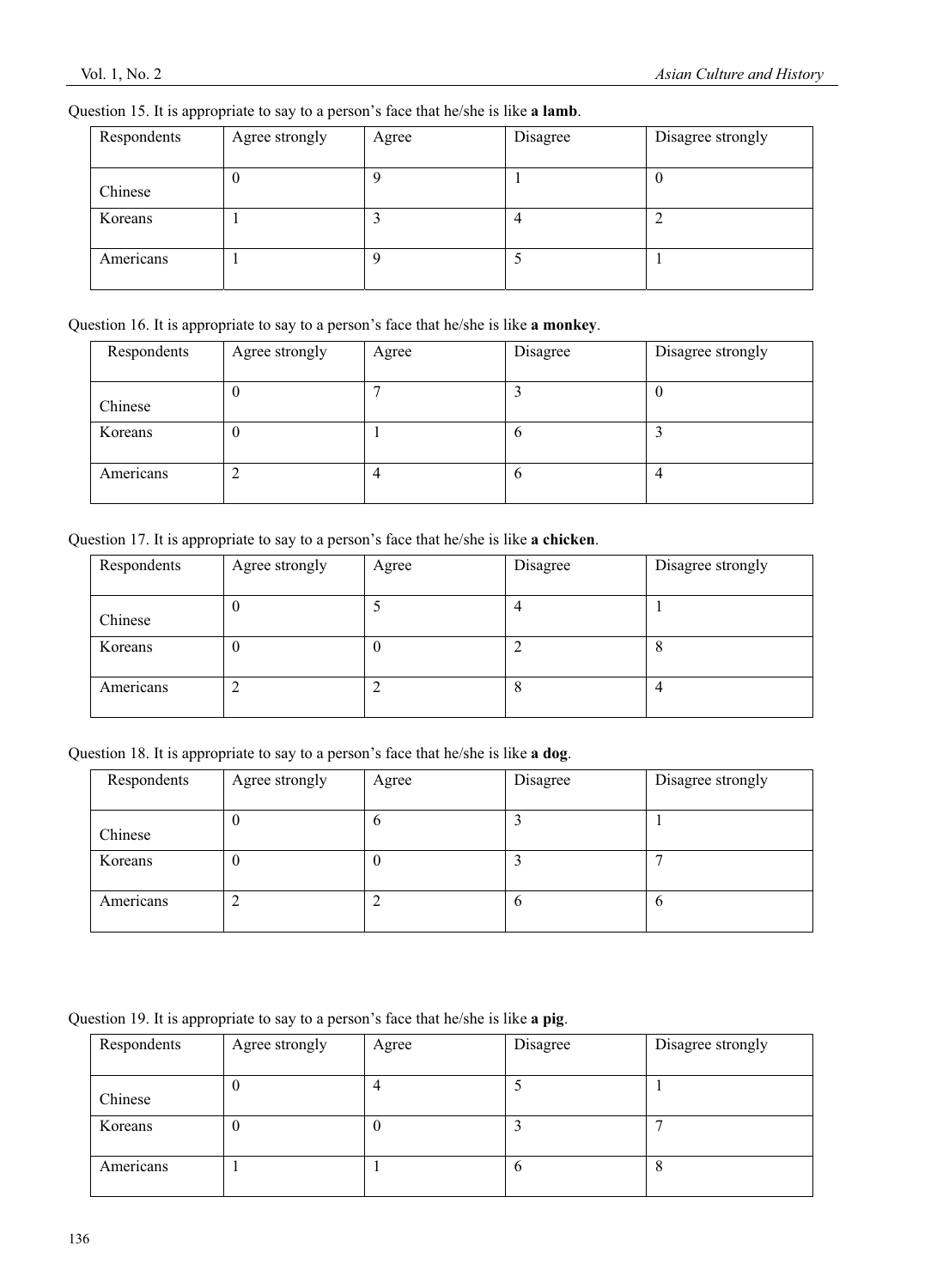# Table 1.

| Number of<br>Respondents | $No = 4$   | $No = 3$    | $No = 2$                 | $No = 1$                          |
|--------------------------|------------|-------------|--------------------------|-----------------------------------|
| Chinese                  | Snake      | Pig, Rat    |                          |                                   |
| Koreans                  | Snake, Dog | Pig, Rat    |                          | Horse, Chicken,<br>Monkey, Tiger, |
| Americans                | Cow, Pig   | Monkey, Rat | Snake, Horse,<br>Chicken | Dog, Dragon                       |

# Table 2.

| Number of<br>Respondents | $No = 4$                         | $No = 3$ | $No = 2$     | $No = 1$                      |
|--------------------------|----------------------------------|----------|--------------|-------------------------------|
| Chinese                  | Pig                              | Snake    |              | Tiger, Rat                    |
| Koreans                  | Dog                              |          | Pig          | Snake                         |
| Americans                | Pig, Rat, Snake,<br>Chicken, Dog | Cow      | Monkey, Lamb | Bulled-head, Dragon,<br>Horse |

# Table 3.

| Number of<br>Respondents | $No = 4$                               | $No = 3$    | $No = 2$   | $No = 1$                      |
|--------------------------|----------------------------------------|-------------|------------|-------------------------------|
| Chinese                  |                                        | Pig         | Rat        | Chicken                       |
| Koreans                  | Dog                                    |             | Rat, Snake | Tiger, Monkey                 |
| Americans                | Pig, Snake,<br>Chicken, Dog,<br>$\cos$ | Rat, Monkey | Lamb       | Tiger, Bull, Horse,<br>Dragon |

# Table 4.

| Number of<br>Respondents | $N\rho = 4$  | $No = 3$                | $No = 2$ | $No = 1$                                          |
|--------------------------|--------------|-------------------------|----------|---------------------------------------------------|
| Chinese                  | None of them |                         | Monkey   | Rabbit                                            |
| Korean                   |              | Rabbit, None of<br>them |          | Lamb, Bull, Dragon,<br>Horse, Tiger               |
| American                 | Tiger        | None of them,<br>Dragon | Monkey   | Dog, Horse, Lamb,<br>Bull, Rabbit, All of<br>them |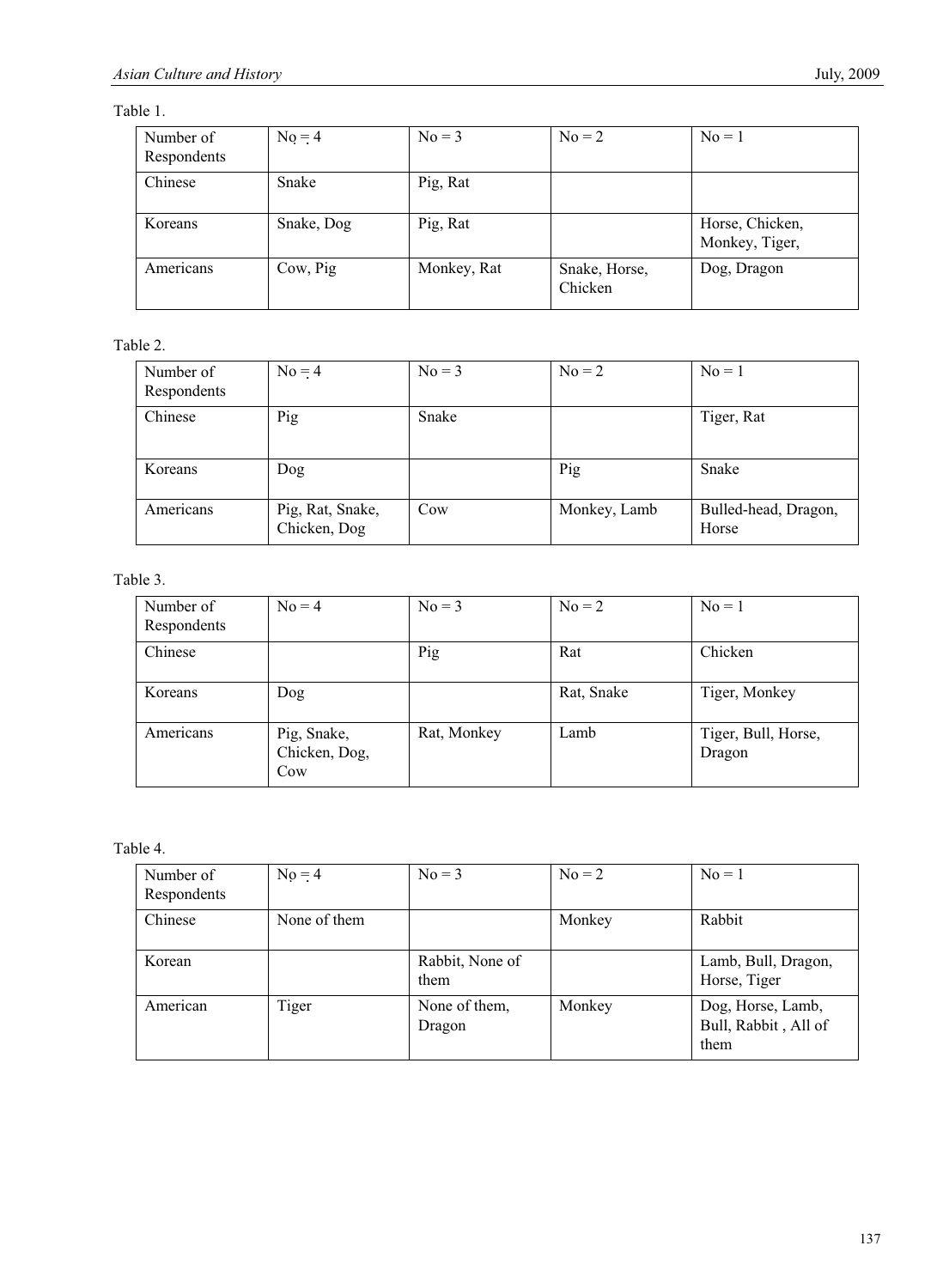|     | Appendix A                                                                              |          |               |                                                                                                                         |
|-----|-----------------------------------------------------------------------------------------|----------|---------------|-------------------------------------------------------------------------------------------------------------------------|
|     |                                                                                         |          | Questionnaire |                                                                                                                         |
|     | Nationality:                                                                            |          |               | Age: $\_\_$                                                                                                             |
|     | Sex: Male Female                                                                        |          |               |                                                                                                                         |
|     | implication that comes to your mind.                                                    |          |               | Please read the statements below and circle the response that best matches your own. Note: please write down any        |
|     | 1. It is appropriate to give a female friend <b>a fan</b> as a gift.                    |          |               |                                                                                                                         |
|     | 1.<br>Agree strongly<br>Why?                                                            | 2. Agree | 3. Disagree   | 4. Disagree strongly                                                                                                    |
|     | 2. It is appropriate to give a friend an umbrella as a gift.                            |          |               |                                                                                                                         |
|     | 1. Agree strongly 2. Agree<br>Why?                                                      |          | 3. Disagree   | 4. Disagree strongly                                                                                                    |
| 3.  | It is appropriate to give a friend a clock as a gift.                                   |          |               |                                                                                                                         |
|     | Why?                                                                                    |          |               | 1. Agree strongly 2. Agree 3. Disagree 4. Disagree strongly                                                             |
|     |                                                                                         |          |               | 4. If eating fish on a boat, it is appropriate to turn the fish over after one finishes eating the meat on the topside. |
|     | 1. Agree strongly 2. Agree 3. Disagree<br>Why?                                          |          |               | 4. Disagree strongly                                                                                                    |
|     | 5. In your country, it is appropriate to use the number '4' in an elevator or hospital. |          |               |                                                                                                                         |
|     | 1. Agree strongly 2. Agree 3. Disagree<br>Why?                                          |          |               | 4. Disagree strongly                                                                                                    |
| 6.  | It is appropriate to cut a pear in two halves and share it with a friend.               |          |               |                                                                                                                         |
|     | 1. Agree strongly 2. Agree 3. Disagree<br>Why?                                          |          |               | 4. Disagree strongly                                                                                                    |
| 7.  | It is appropriate to say to a person's face that he/she is like a rat.                  |          |               |                                                                                                                         |
|     | Why?                                                                                    |          |               | 1. Agree strongly 2. Agree 3. Disagree 4. Disagree strongly                                                             |
|     | 8. It is appropriate to say to a person's face that he/she is like a bull/cow.          |          |               |                                                                                                                         |
|     | Why?                                                                                    |          |               | 1. Agree strongly 2. Agree 3. Disagree 4. Disagree strongly                                                             |
| 9.  | It is appropriate to say to a man's face that he acts like a tiger.                     |          |               |                                                                                                                         |
|     | 1. Agree strongly<br>Why?                                                               | 2. Agree | 3. Disagree   | 4. Disagree strongly                                                                                                    |
| 10. | It is appropriate to say to a woman's face that she acts like a tiger.                  |          |               |                                                                                                                         |
|     | 1. Agree strongly<br>Why?                                                               | 2. Agree | 3. Disagree   | 4. Disagree strongly                                                                                                    |
| 11. | It is appropriate to say to a person's face that he/she is like a rabbit.               |          |               |                                                                                                                         |
|     | 1. Agree strongly<br>Why?                                                               | 2. Agree | 3. Disagree   | 4. Disagree strongly                                                                                                    |
|     | 12. It is appropriate to say to a person's face that he/she is like a dragon.           |          |               |                                                                                                                         |
|     | 1. Agree strongly<br>Why?                                                               | 2. Agree | 3. Disagree   | 4. Disagree strongly                                                                                                    |
|     | 13. It is appropriate to say to a person's face that he/she is like a snake.            |          |               |                                                                                                                         |
|     | 1. Agree strongly                                                                       | 2. Agree | 3. Disagree   | 4. Disagree strongly                                                                                                    |